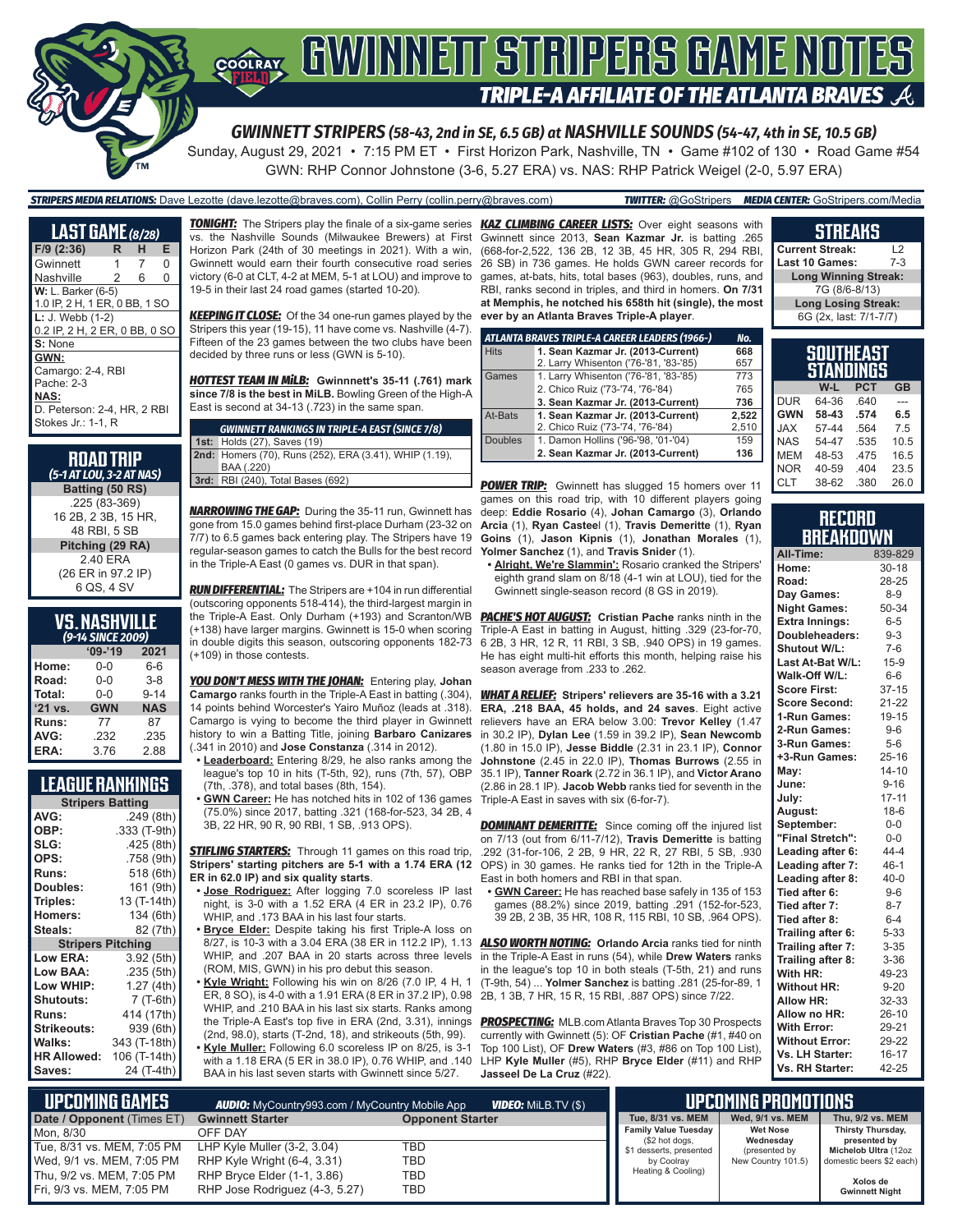

### *SUNDAY, AUGUST 29, 2021 AT NASHVILLE*

### **MANAGER MATT TUIASOSOPO**

**Matt Tuiasosopo** is in his first season as Gwinnett manager and his third season as a coach in the Atlanta Braves organization in 2021. He was named the seventh manager in team history on 3/30/21. Tuiasosopo is both the youngest manager in team history (turned 35 on 5/10) and the first former Gwinnett player to manage the club (hit .221 with 19 HR, 73 RBI in 178 games from 2016-17).

Tuiasosopo made his managerial debut in 2019 with Class-A Rome, leading the club to a 65-74 record and earning Atlanta's Bobby Cox Award for minor league manager of the year. He was set to return to Rome in 2020, but was reassigned to the Braves Alternate Training Site at Coolray Field once the MiLB season was canceled.

| Tuiasosopo's Managerial Career | Games | W-L     | <b>PCT</b> | <b>Playoffs</b> |
|--------------------------------|-------|---------|------------|-----------------|
| With Gwinnett (1 Season):      | 101   | 58-43   | - 574      |                 |
| MiLB Career (2 Seasons):       | 240   | 123-117 | -513       |                 |

*All staff bios available in the 2021 Stripers Media Guide*

| EJECTIONS (4)              |                          |                         |  |  |
|----------------------------|--------------------------|-------------------------|--|--|
| Player/Coach               | Date/Inning              | <b>Umpire</b>           |  |  |
| <b>Ryan Goins</b>          | 5/25 vs. MEM, 7th Inning | <b>HP Clint Vondrak</b> |  |  |
| <b>MGR Matt Tuiasosopo</b> | 6/3 vs. JAX, 8th Inning  | <b>HP Alex Tosi</b>     |  |  |
| <b>Travis Snider</b>       | 7/30 at MEM, 8th Inning  | HP John Bacon           |  |  |
| <b>Ryan Casteel</b>        | 8/17 at LOU, 3rd Inning  | 1B Charlie Ramos        |  |  |

| <b>TEAM DEFENSE (5TH IN TRIPLE-A EAST)</b> |                                                                                     |                                                   |           |                |            |           |           |
|--------------------------------------------|-------------------------------------------------------------------------------------|---------------------------------------------------|-----------|----------------|------------|-----------|-----------|
| <b>PCT</b>                                 | G                                                                                   | <b>TC</b>                                         | <b>PO</b> | A              | Е          | <b>DP</b> | TP        |
| .983                                       | 101                                                                                 | 3595                                              | 2626      | 908            | 61         | 98        |           |
| <b>Catchers</b>                            |                                                                                     | <b>SB</b>                                         | <b>CS</b> | <b>ATT</b>     | <b>PCT</b> | <b>PB</b> | W-L       |
| Casteel, Ryan                              |                                                                                     | $\overline{4}$                                    | $\Omega$  | $\overline{4}$ | .000.      | 1         | $1 - 2$   |
| Contreras, William                         |                                                                                     | 15                                                | O         | 15             | .000.      | 4         | $19-3$    |
| d'Arnaud, Travis                           |                                                                                     | 2                                                 | 2         | $\overline{4}$ | .500       |           | $5 - 1$   |
| Jackson, Alex                              |                                                                                     | 10                                                | 4         | 14             | .286       |           | $11 - 12$ |
| Lucroy, Jonathan                           |                                                                                     | 18                                                | 5         | 23             | .217       |           | $8 - 15$  |
| Martinez, Carlos                           |                                                                                     | 3                                                 | O         | 3              | .000.      |           | $2 - 1$   |
| Morales, Jonathan                          |                                                                                     | 13                                                | 5         | 18             | .278       |           | $12-9$    |
| Total:                                     |                                                                                     | 65                                                | 16        | 81             | .198       | 9         | 58-43     |
|                                            | <b>Outfield Assists (24):</b><br>Waters (9), Demeritte (5), Ervin (4), Sanchez (2), |                                                   |           |                |            |           |           |
|                                            |                                                                                     | Almonte (1), Inciarte (1), Pache (1), Rosario (1) |           |                |            |           |           |
| Pitcher Pickoffs (4):                      |                                                                                     | Kingham (2), Y. Lopez (1), Muller (1)             |           |                |            |           |           |
| <b>Catcher Pickoffs (2):</b>               |                                                                                     | Casteel (1), Jackson (1)                          |           |                |            |           |           |

# **STARTS**

|     | <b>By Batting Order</b>                                                                                                                                                                                              |
|-----|----------------------------------------------------------------------------------------------------------------------------------------------------------------------------------------------------------------------|
| 1:  | Waters (67), Pache (19), Inciarte (6), Arcia (5), Almonte (1), Ervin (1), Gore (1),<br>Sanchez (1)                                                                                                                   |
| 2:  | Pache (29), Kipnis (23), Arcia (18), Rosario (11), Goins (8), Demeritte (3), Waters (3),<br>Almonte (1), Camargo (1), Ervin (1), Gore (1), Heredia (1), Sanchez (1)                                                  |
| 3:  | Arcia (48), Camargo (32), d'Arnaud (6), Demeritte (4), Jackson (3), Kipnis (3), Lucroy (3),<br>Contreras (2)                                                                                                         |
| 4:  | Camargo (44), Demeritte (17), Jackson (17), Kipnis (5), Lucroy (5), Contreras (4),<br>Almonte (3), Casteel (3), Rosario (2), Kazmar Jr. (1)                                                                          |
| 5:  | Contreras (23), Lucroy (13), Goins (11), Kipnis (11), Kazmar Jr. (10), Almonte (8),<br>Demeritte (8), Jackson (8), Camargo (3), Sanchez (2), Snider (2), Casteel (1), Ervin (1)                                      |
| 6:  | Goins (22), Kazmar Jr. (12), Casteel (11), Demeritte (10), Ervin (8), Snider (8),<br>Pache (7), Lucroy (5), Sanchez (5), Waters (5), Almonte (4), Contreras (3), Jackson (1)                                         |
| 7:  | Ervin (22), Kazmar Jr. (19), Goins (14), Sanchez (13), Snider (13), Pache (6),<br>Demeritte (5), Casteel (4), Morales (2), Waters (2), Almonte (1)                                                                   |
| 8:  | Sanchez (31), Morales (17), Ervin (13), Kazmar Jr. (12), Snider (8), Goins (7),<br>Casteel (5), Gore (5), Brugman (1), Martinez (1), Unroe (1)                                                                       |
| 9:  | Starting Pitchers (59), Sanchez (12), Morales (11), Ervin (4), Gore (4), Snider (4),<br>Casteel (2), Kazmar Jr. (2), Martinez (2), Unroe (1)                                                                         |
|     | <b>By Position</b>                                                                                                                                                                                                   |
| C:  | Jackson (23), Lucroy (23), Contreras (22), Morales (21), d'Arnaud (6), Casteel (3),<br>Martinez (3)                                                                                                                  |
| 1B: | Camargo (45), Casteel (21), Snider (14), Kazmar Jr. (9), Morales (6), Lucroy (2),<br>Unroe (2), Demeritte (1), Goins (1)                                                                                             |
| 2B: | Kipnis (34), Goins (25), Sanchez (23), Kazmar Jr. (17), Arcia (1), Morales (1)                                                                                                                                       |
| 3B: | Camargo (32), Kazmar Jr. (27), Sanchez (24), Goins (13), Arcia (3), Morales (2)                                                                                                                                      |
| SS: | Arcia (62), Goins (23), Sanchez (14), Camargo (1), Kazmar Jr. (1)                                                                                                                                                    |
| LF: | Waters (31), Ervin (24), Gore (11), Almonte (9), Snider (7), Kipnis (5), Demeritte (5),                                                                                                                              |
|     | Arcia (4), Rosario (3), Heredia (1), Sanchez (1)                                                                                                                                                                     |
| CF: | Pache (55), Waters (29), Ervin (6), Rosario (6), Inciarte (5)                                                                                                                                                        |
| RF: | Demeritte (38), Ervin (19), Waters (17), Snider (9), Almonte (8), Pache (4), Sanchez (3),<br>Rosario (2), Camargo (1)                                                                                                |
| DH: | Contreras (10), Jackson (6), Snider (5), Demeritte (3), Kipnis (3), Casteel (2),<br>Kazmar Jr. (2), Pache (2), Rosario (2), Almonte (1), Arcia (1), Brugman (1), Camargo (1),<br>Ervin (1), Inciarte (1), Lucroy (1) |

|               | <b>VS.2021 OPPONENTS</b>                                                   |           |          |               |         |         |         |  |  |  |  |  |  |  |  |
|---------------|----------------------------------------------------------------------------|-----------|----------|---------------|---------|---------|---------|--|--|--|--|--|--|--|--|
|               | <b>Total</b><br><b>Total</b><br><b>Road</b><br>Home<br>Home<br><b>Road</b> |           |          |               |         |         |         |  |  |  |  |  |  |  |  |
| <b>CLT</b>    | $5 - 1$                                                                    | $11 - 1$  | $16 - 2$ | COL           |         |         | ---     |  |  |  |  |  |  |  |  |
| DUR           | $4 - 2$                                                                    | $1 - 5$   | $5 - 7$  | LOU           | $4 - 2$ | $5 - 1$ | $9 - 3$ |  |  |  |  |  |  |  |  |
| <b>JAX</b>    | $1 - 5$                                                                    | ---       | $1 - 5$  | <b>MW DIV</b> | $4 - 2$ | $5-1$   | $9 - 3$ |  |  |  |  |  |  |  |  |
| <b>MEM</b>    | $5 - 1$                                                                    | $7-5$     | $12 - 6$ |               |         |         |         |  |  |  |  |  |  |  |  |
| <b>NAS</b>    | $6-6$                                                                      | $3 - 8$   | $9 - 14$ |               |         |         |         |  |  |  |  |  |  |  |  |
| <b>NOR</b>    | $5 - 1$                                                                    | $1 - 5$   | $6-6$    |               |         |         |         |  |  |  |  |  |  |  |  |
| <b>SE DIV</b> | $26 - 16$                                                                  | $23 - 24$ | 49-40    |               |         |         |         |  |  |  |  |  |  |  |  |

### **LAST AT-BAT WINS** *(15)*

The Stripers are 15-9 (.625) in games decided in the last at-bat in 2021.

| Date/Opponent        | <b>Score</b> | Game-Winning Play (*=Walk-Off)           |
|----------------------|--------------|------------------------------------------|
| 5/4 at Charlotte     | 10-9 (12th)  | Almonte scores on E4 (Reynolds)          |
| 5/9 at Charlotte     | 12-9 (10th)  | Camargo RBI single                       |
| 5/14 vs. Louisville  | $2-1$ (8th)  | Arcia solo HR                            |
| 5/16 vs. Louisville  | $5-4$ (9th)  | Arcia walk-off solo HR*                  |
| 5/25 vs. Memphis     | $2-1$ (9th)  | Kazmar walk-off single*                  |
| 6/9-G2 at Memphis    | $3-1$ (8th)  | Waters RBI single                        |
| 6/18 vs. Nashville   | 8-7 (10th)   | Arcia scores on E4 (Hiura on Lucroy FC)* |
| 6/30 at Durham       | $2-1$ (9th)  | Pache RBI single                         |
| 7/18 at Charlotte    | 13-12 (9th)  | Contreras RBI double                     |
| 8/1 at Memphis       | $4-2$ (9th)  | Ervin RBI single                         |
| 8/6 vs. Charlotte    | $4-3(11th)$  | Morales walk-off single*                 |
| 8/8-G1 vs. Charlotte | $4-3(7th)$   | d'Arnaud walk-off single*                |
| 8/11-G1 vs. Durham   | $4-3(7th)$   | Pache walk-off single*                   |
| 8/24 at Nashville    | $3-1$ (9th)  | Rosario solo HR                          |
| 8/25 at Nashville    | 5-4 (10th)   | Contreras RBI single                     |
|                      |              |                                          |

# **GWINNETT PLAYERS USED** *(58 IN 2021)*

**Pitchers (33)** Anderson, Ian Arano, Victor Biddle, Jesse Bradford, Chasen Burrows, Thomas Chavez, Jesse Davidson, Tucker De La Cruz, Jasseel *Edwards Jr., Carl* Elder, Bryce Flaa, Jay *Greene, Shane*  Hernandez, Daysbel *Horacek, Mitch* Johnstone, Connor *Jones, Nate* Kelley, Trevor Kingham, Nolan Lee, Dylan Lopez, Yoan Martin, Chris Minter, A.J. Muller, Kyle Newcomb, Sean Roark, Tanner Rodriguez, Jose Santana, Edgar *Tice,Ty* Toussaint, Touki Webb, Jacob *Wilson, Bryse* Wright, Kyle Ynoa, Huascar

Almonte, Abraham Arcia, Orlando *Brugman, Jaycob* Camargo, Johan Casteel, Ryan Contreras, William d'Arnaud, Travis Demeritte, Travis Ervin, Phillip Goins, Ryan Gore, Terrance Heredia, Guillermo *Inciarte, Ender Jackson, Alex* Kazmar Jr., Sean Kipnis, Jason

*Lucroy, Jonathan* Martinez, Carlos Morales, Jonathan Pache, Cristian Rosario, Eddie Sanchez, Yolmer Snider, Travis Unroe, Riley Waters, Drew

*Italics = Player no longer in Braves organization*

### **BASS-LANTA**

OF Abraham Almonte RHP Ian Anderson INF/OF Orlando Arcia LHP Jesse Biddle INF Johan Camargo RHP Jesse Chavez C William Contreras C Travis d'Arnaud LHP Tucker Davidson RHP Carl Edwards Jr. RHP Jay Flaa

**31 players have played for both Gwinnett and Atlanta in 2021:** RHP Shane Greene OF Guillermo Heredia OF Ender Inciarte C Alex Jackson RHP Nate Jones INF Sean Kazmar Jr. C Jonathan Lucroy RHP Chris Martin LHP A.J. Minter LHP Kyle Muller (Debut) LHP Sean Newcomb

OF Cristian Pache OF Eddie Rosario RHP Edgar Santana RHP Ty Tice RHP Touki Toussaint RHP Jacob Webb RHP Bryse Wilson RHP Kyle Wright RHP Huascar Ynoa

# **ATLANTA BRAVES REHAB ASSIGNMENTS** *(10 IN 2021)*

**Player Injury (IL Date)** 

RHP Chris Martin RT Shoulder Inflammation (4/7) 5/5-5/11<br>OF Ender Inciarte Strained LT Hamstring (4/17) 5/6-5/12 OF Ender Inciarte Strained LT Hamstring (4/17)<br>OF Guillermo Heredia RT Hamstring Inflammation (5) RT Hamstring Inflammation (5/1) 5/14 C Alex Jackson Strained LT Hamstring (5/2) 5/21-6/9, 6/30-7/20 OF Cristian Pache RT Hamstring Inflammation (5/14) 5/29-6/1<br>RHP Touki Toussaint RT Shoulder Strain (3/26) 6/22-7/15 RHP Touki Toussaint RT Shoulder Strain (3/26) 6/22-7/15<br>C. Travis d'Arnaud C. Torn LT Thumb Ligament (5/2) 6/10-8/10 Torn LT Thumb Ligament (5/2) RHP Ian Anderson RT Shoulder Inflammation (7/16) 8/5-8/28<br>RHP Huascar Ynoa Fractured RT Hand (5/17) 8/6-8/16 RHP Huascar Ynoa Fractured RT Hand (5/17) 8/6-8/16 RT Abdominal Strain (7/7)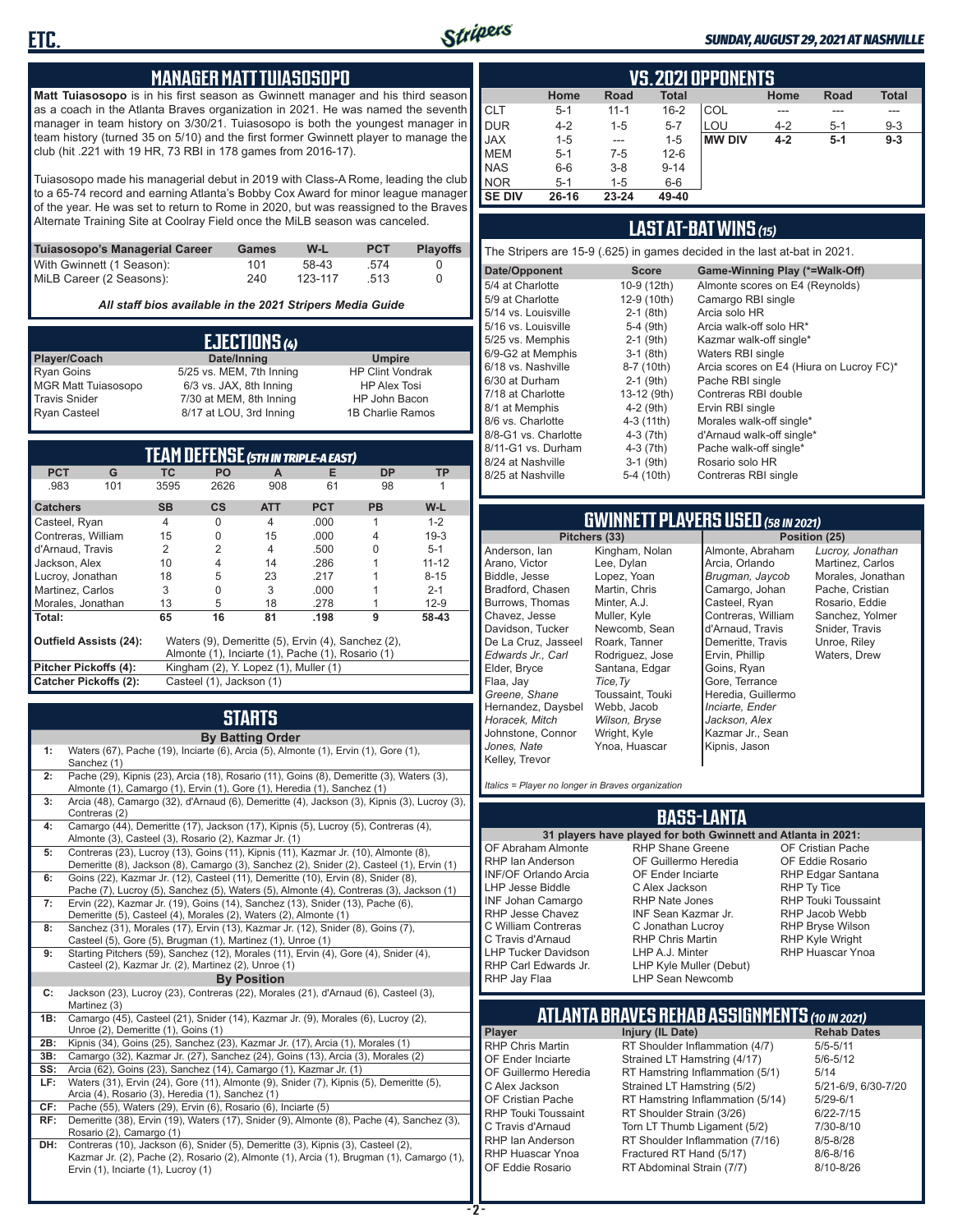# **STARTING PITCHER**



### *SUNDAY, AUGUST 29, 2021 AT NASHVILLE*

### **51****CONNOR JOHNSTONE BIO ON PAGE 63 OF MEDIA GUIDE**

**B/T:** R/R **BORN:** 10/4/94 in San Diego, CA (Age 26) **HT:** 6-1 **ACQUIRED:** Braves' 21st round selection in the 2017 June draft out of Wake Forest University (Winston-Salem, NC)

*TONIGHT'S START:* Johnstone makes his 27th appearance and 12th spot start of the year in the finale of this six-game series at Nashville ... It is his 39th career appearance (16th start) with Gwinnett since 2018 (7-6, 5.04 ERA, .262 BAA) ... All-time as a starter, is 6-10 with a 4.75 ERA and .273 BAA in 33 outings ... Has worked 2.0 innings in six of his last seven starts (6 of 11 overall).

*2021 SEASON:* Was part of Gwinnett's Opening Night roster for the second time in his career (also in 2019) ... Made his season debut in relief on 5/4 at Charlotte, pitching 3.0 scoreless, one-hit innings (0 BB, 1 SO) ... Allowed one hit over 5.0 IP for the win in his first start of the year on 5/8 at Charlotte ... Opened the season with 8.0 scoreless innings (2 H, 0 BB, 6 SO) over his first two outings ... On 6/10 at Memphis, tossed 2.0 innings as the first of six pitchers to combine on a two-hit shutout (11-0 win) ... After making starts in 10 of 11 outings from 5/8-6/23 (1-6, 7.31 ERA), returned to a regular relief role on 6/27 ... Overall as a reliever, is 2-0 with a 2.45 ERA (5 ER in 15.2 IP), 0.73 WHIP, and .169 BAA in 15 outings.

*2020 SEASON:* Despite being selected as a non-roster invitee to Atlanta Braves Spring Training for the first time in his career, he was not included on the Braves' 60 man player pool in June and did not play.

*LOCAL PRODUCT:* Played baseball at Roswell High School, approximately 25 miles west of Coolray Field ... Named First Team All-Region in 2012 (1.97 ERA).

*CAREER ACCOLADES:* **2018:** In his first full season, went 3-3 with a 3.30 ERA, .238 BAA, 1.20 WHIP, and two saves in 30 games (12 starts) between Advanced-A Florida, Double-A Mississippi, and Triple-A Gwinnett ... Went 2-0 with a 4.50 ERA in five games (4 starts) during his Triple-A debut ... **2019:** Went 7-4 with a 4.24 ERA and one save in 35 games (7 starts) between Mississippi and Gwinnett ... Played for Scottsdale of the Arizona Fall League (2-3, 3.27 ERA in 6 starts).

|              | <b>IOHNSTONE'S OVERALL STATS</b> |         |            |       |           |           |           |            |             |  |  |  |  |  |  |
|--------------|----------------------------------|---------|------------|-------|-----------|-----------|-----------|------------|-------------|--|--|--|--|--|--|
| Year         | Team                             | W-L     | <b>ERA</b> | G/GS  | <b>HR</b> | <b>BB</b> | <b>SO</b> | <b>BAA</b> | <b>WHIP</b> |  |  |  |  |  |  |
|              | 2021 Gwinnett (AAA)              | $3-6$   | 5.27       | 26/11 | 11        | 6         | 37        | 259        | 1.08        |  |  |  |  |  |  |
| MiLB Career: |                                  | 14-14   | 4 1 8      | 94/33 | 27        | 60        | 177       | .265       | 1.27        |  |  |  |  |  |  |
| MLB Career:  |                                  | $0 - 0$ | $---$      | 0/0   |           |           |           | ---        | ---         |  |  |  |  |  |  |

|          | <b>JOHNSTONE'S 2021 SPLITS (WITH GWINNETT)</b> |           |                     |  |  |  |  |  |  |  |  |
|----------|------------------------------------------------|-----------|---------------------|--|--|--|--|--|--|--|--|
| Home:    | 1-4, 8.14 ERA (11G)                            | Road:     | 2-2, 2.97 ERA (15G) |  |  |  |  |  |  |  |  |
| Day:     | 1-1, 5.79 ERA (6G)                             | Night:    | 2-5, 5.16 ERA (20G) |  |  |  |  |  |  |  |  |
| Starter: | 1-6, 7.16 ERA (11G)                            | Reliever: | 2-0, 2.45 ERA (15G) |  |  |  |  |  |  |  |  |
| Vs. LHB: | .329 BAA, 6 HR                                 | Vs. RHB:  | .208 BAA, 5 HR      |  |  |  |  |  |  |  |  |

|         | <b>IOHNSTONE VS. NASHVILLE</b>                                                        |      |   |  |      |    |  |  |  |  |  |  |  |  |  |
|---------|---------------------------------------------------------------------------------------|------|---|--|------|----|--|--|--|--|--|--|--|--|--|
|         | <b>BB</b><br><b>SO</b><br>W-L<br><b>HR</b><br>ER<br><b>ERA</b><br>GS.<br>н<br>G<br>IP |      |   |  |      |    |  |  |  |  |  |  |  |  |  |
| 2021:   | $0 - 2$                                                                               | 5.11 | 5 |  | 12.1 |    |  |  |  |  |  |  |  |  |  |
| Career: | $0 - 2$                                                                               | 5.11 | 5 |  | 121  | 11 |  |  |  |  |  |  |  |  |  |

|             | <b>JOHNSTONE'S HIGHS &amp; LOWS</b> |                                    |  |  |  |  |  |  |  |  |  |  |
|-------------|-------------------------------------|------------------------------------|--|--|--|--|--|--|--|--|--|--|
|             | <b>Season</b>                       | Career (MiLB and MLB)              |  |  |  |  |  |  |  |  |  |  |
| IP:         | 5.0 (2x, last: 5/22 at NAS)         | 7.0 (8/17/18, FLA at LAK)          |  |  |  |  |  |  |  |  |  |  |
| SO:         | 5 (5/8 at CLT)                      | 6 (3x, last: 8/18/19, MIS vs. PNS) |  |  |  |  |  |  |  |  |  |  |
| BB:         | 2 (7/3 at DUR)                      | 3 (3x, last: 8/18/19, MIS vs. PNS) |  |  |  |  |  |  |  |  |  |  |
| Įн:         | 8 (6/4 vs. JAX)                     | 11 (8/13/19, MIS vs. BIR)          |  |  |  |  |  |  |  |  |  |  |
| <b>IER:</b> | 5 (3x, last: 6/23 at NOR)           | 6 (8/13/19, MIS vs. BIR)           |  |  |  |  |  |  |  |  |  |  |
| Low-Hit CG: |                                     | None                               |  |  |  |  |  |  |  |  |  |  |
| Low-ER CG:  |                                     | None                               |  |  |  |  |  |  |  |  |  |  |

|                                                                                  | JOHNSTONE AT THE PLATE |    |  |   |  |  |  |  |  |    |  |  |  |  |  |
|----------------------------------------------------------------------------------|------------------------|----|--|---|--|--|--|--|--|----|--|--|--|--|--|
| <b>SO</b><br><b>BB</b><br><b>RBI</b><br><b>HR</b><br>3B<br>AVG.<br>2B<br>AВ<br>н |                        |    |  |   |  |  |  |  |  |    |  |  |  |  |  |
| 2021 w/GWN:                                                                      | .000                   | 6  |  | 0 |  |  |  |  |  |    |  |  |  |  |  |
| MiLB Career:                                                                     | .000                   | 24 |  | n |  |  |  |  |  | 16 |  |  |  |  |  |

|                                                                                                                                                                       | JOHNSTONE'S 2021 STARTS (ALL LEVELS) |            |     |          |   |   |  |  |   |           |                        |            |                                                |  |
|-----------------------------------------------------------------------------------------------------------------------------------------------------------------------|--------------------------------------|------------|-----|----------|---|---|--|--|---|-----------|------------------------|------------|------------------------------------------------|--|
| Opp. Starter<br>Date/Opp.<br><b>IP</b><br>NP-S<br><b>HR</b><br><b>BB</b><br><b>SO</b><br><b>Final</b><br><b>Notes</b><br>н<br><b>ER</b><br><b>Result</b><br>R<br>Team |                                      |            |     |          |   |   |  |  |   |           |                        |            |                                                |  |
| GWN                                                                                                                                                                   | 5/8 at CLT                           | W. 1-0     | 5.0 |          |   |   |  |  | 5 | 58-37     | <b>Matt Tomshaw</b>    | W. 7-3     | Faced minimum through 5.0 innings.             |  |
| GWN                                                                                                                                                                   | 5/13 vs. LOU                         | L. 1-1     | 4.0 | 5        |   |   |  |  |   | 63-43     | Vladimir Gutierrez     | L. 7-8     | First career Triple-A loss (had been 5-0).     |  |
| <b>GWN</b>                                                                                                                                                            | 5/22 at NAS                          | $L. 1-2$   | 5.0 | 4        |   |   |  |  |   | 54-38     | Zack Godlev            | $L. 1-2$   | Both runs scored on Jace Peterson homer.       |  |
| GWN                                                                                                                                                                   | 5/29 vs. MEM                         | $L. 1-3$   | 4.0 | 5        | h |   |  |  |   | 66-45     | <b>Andrew Miller</b>   | $L.3-8$    | Streak of 19.1 IP without a walk ended in 2nd. |  |
| <b>GWN</b>                                                                                                                                                            | $6/4$ vs. JAX                        | $L. 1 - 4$ | 2.0 | 8        |   |   |  |  |   | 39-28     | <b>Braxton Garrett</b> | $L.0 - 5$  | Shortest start since 7/6/17 (with Danville).   |  |
| <b>GWN</b>                                                                                                                                                            | 6/10 at MEM                          | <b>ND</b>  | 2.0 | $\Omega$ |   |   |  |  |   | $27-19$   | <b>Thomas Parsons</b>  | W. 11-0    | Combined with 5 pitchers on 2-hit shutout.     |  |
| GWN                                                                                                                                                                   | 6/13 at MEM                          | <b>ND</b>  | 2.0 | 3        |   |   |  |  |   | $26 - 20$ | Bernardo Flores Jr.    | L. 6-7     | Second spot start in a four-day span.          |  |
| <b>GWN</b>                                                                                                                                                            | $6/16$ vs. NAS                       | <b>ND</b>  | 2.0 |          |   |   |  |  |   | $27-18$   | Thomas Jankins         | W. 9-3     | Third spot start in a seven-day span.          |  |
| GWN                                                                                                                                                                   | 6/20 vs. NAS                         | $L. 1-5$   | 2.0 | 4        |   |   |  |  |   | $34 - 23$ | Angel Perdomo          | $L. 2-6$   | Fourth spot start in an 11-day span.           |  |
| GWN                                                                                                                                                                   | 6/23-G2 at NOR                       | $L. 1-6$   | 2.2 |          | 5 | 5 |  |  | っ | 49-34     | Manny Barreda          | $L. 2 - 5$ | Yielded back-to-back solo HRs in first inning. |  |
| <b>GWN</b>                                                                                                                                                            | 7/31 at MEM                          | <b>ND</b>  | 2.0 |          |   |   |  |  |   | $27 - 15$ | Johan Oviedo           | W. 2-1     | Third scoreless spot start this year.          |  |
|                                                                                                                                                                       |                                      |            |     |          |   |   |  |  |   |           |                        |            |                                                |  |

|                        | <b>STRIPERS STARTING PITCHERS</b> (14 IN 2021) |            |                |          |          |                             |                            |                                                    |  |  |  |  |  |
|------------------------|------------------------------------------------|------------|----------------|----------|----------|-----------------------------|----------------------------|----------------------------------------------------|--|--|--|--|--|
| <b>Pitcher</b>         | W-L                                            | <b>ERA</b> | <b>GS</b>      | QS       |          | <b>Team W-L Run Support</b> | <b>Last Gwinnett Start</b> | <b>Final Line</b>                                  |  |  |  |  |  |
| Anderson, Ian          | $0 - 0$                                        | 3.68       | 4              | $\Omega$ | $3 - 1$  | 1.75 RPG (7 Tot.)           | 8/24 at NAS (ND)           | 5.0 IP, 3 H, 1 R, 1 ER, 2 BB, 9 SO (90p/54s)       |  |  |  |  |  |
| <b>Burrows. Thomas</b> | $0-0$                                          | 0.00       |                | $\Omega$ | $1 - 0$  | $0.00$ RPG $(0$ Tot.)       | 7/21-G1 vs. NOR (ND)       | 1.0 IP, 0 H, 1 R, 0 ER, 3 BB, 2 SO (32p/13s)       |  |  |  |  |  |
| Davidson, Tucker       | $2 - 1$                                        | 0.90       | 3              | 3        | $2 - 1$  | 5.33 RPG (16 Tot.)          | 5/23 at NAS (L)            | 6.0 IP, 1 H, 1 R, 1 ER, 1 BB, 9 SO, 1 HR (82p/51s) |  |  |  |  |  |
| De La Cruz. Jasseel    | $0 - 3$                                        | 7.02       | 15             | $\Omega$ | $8 - 7$  | 2.27 RPG (34 Tot.)          | 8/14 vs. DUR (L)           | 0.0 IP, 3 H, 3 R, 3 ER, 1 BB, 0 SO, 1 WP (19p/10s) |  |  |  |  |  |
| Elder, Bryce           | $1 - 1$                                        | 3.86       | $\overline{2}$ |          | $1 - 1$  | 4.00 RPG (8 Tot.)           | 8/27 at NAS (L)            | 6.2 IP, 4 H, 3 R, 3 ER, 3 BB, 5 SO (94p/54s)       |  |  |  |  |  |
| Johnstone, Connor      | $1 - 6$                                        | 7.16       | 11             | $\Omega$ | $4 - 7$  | 1.82 RPG (20 Tot.)          | 7/31 at MEM (ND)           | 2.0 IP, 1 H, 0 R, 0 BB, 1 SO (27p/15s)             |  |  |  |  |  |
| Kingham, Nolan         | $0 - 4$                                        | 8.89       | 6              | $\Omega$ | $2 - 4$  | 1.33 RPG (8 Tot.)           | 8/15 vs. DUR (L)           | 5.0 IP, 9 H, 6 R, 6 ER, 2 BB, 3 SO, 1 HR (93p/56s) |  |  |  |  |  |
| Muller, Kyle           | $3-2$                                          | 3.04       | 11             | 4        | $9 - 2$  | 4.09 RPG (45 Tot.)          | 8/25 at NAS (ND)           | 6.0 IP, 2 H, 0 R, 2 BB, 4 SO, 1 WP (90p/56s)       |  |  |  |  |  |
| Roark, Tanner          | $0-0$                                          | 0.00       | 3              | $\Omega$ | $2 - 1$  | 2.67 RPG (8 Tot.)           | 8/22 at LOU (ND)           | 2.0 IP, 2 H, 0 R, 2 BB, 1 SO, 1 WP (32p/17s)       |  |  |  |  |  |
| Rodriguez, Jose        | $4 - 3$                                        | 5.44       | 12             |          | 6-6      | 2.83 RPG (34 Tot.)          | 8/28 at NAS (ND)           | 7.0 IP, 3 H, 0 R, 1 BB, 4 SO (85p/56s)             |  |  |  |  |  |
| Toussaint. Touki       | $2 - 1$                                        | 4.32       | 4              | 2        | $2 - 2$  | 3.50 RPG (14 Tot.)          | 7/13 at CLT (W)            | 6.0 IP, 3 H, 2 R, 2 ER, 3 BB, 7 SO, 1 HR (89p/54s) |  |  |  |  |  |
| Wilson, Bryse          | $4 - 2$                                        | 4.47       | 9              | 3        | $6 - 3$  | 3.00 RPG (27 Tot.)          | 7/7 vs. NAS (ND)           | 5.0 IP, 8 H, 5 R, 5 ER, 2 BB, 2 SO, 2 HR (81p/50s) |  |  |  |  |  |
| Wright, Kyle           | $6 - 4$                                        | 3.31       | 18             |          | $10 - 8$ | 2.33 RPG (42 Tot.)          | 8/26 at NAS (W)            | 7.0 IP, 4 H, 1 R, 1 ER, 0 BB, 8 SO (89p/63s)       |  |  |  |  |  |
| Ynoa, Huascar          | $0-0$                                          | 4.32       | $\mathcal{P}$  | $\Omega$ | $2 - 0$  | 2.50 RPG (5 Tot.)           | 8/11-G2 vs. DUR (ND)       | 4.2 IP, 4 H, 3 R, 3 ER, 4 BB, 7 SO, 1 WP (83p/51s) |  |  |  |  |  |
| Total:                 | $23 - 27$                                      | 4.61       | 101            | 21       | 58-43    | 2.65 RPG (268 Tot.)         |                            |                                                    |  |  |  |  |  |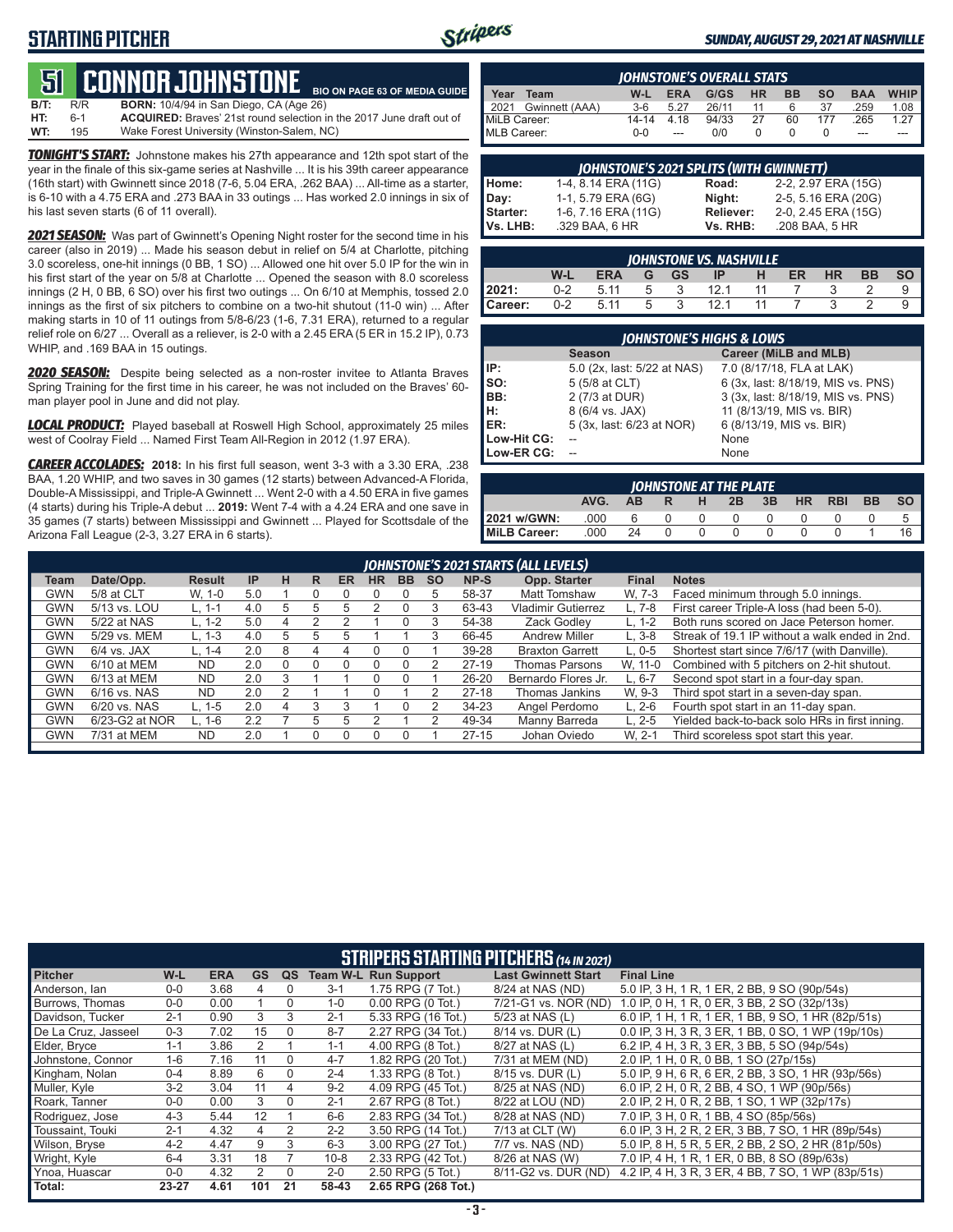### **BULLPEN**



### *SUNDAY, AUGUST 29, 2021 AT NASHVILLE*

|               | <b>STRIPERS PITCHING BREAKDOWN</b>                                               |            |       |     |     |           |           |           |            |  |  |  |  |  |  |
|---------------|----------------------------------------------------------------------------------|------------|-------|-----|-----|-----------|-----------|-----------|------------|--|--|--|--|--|--|
|               | $W-L$                                                                            | <b>ERA</b> | IP    | R   | ER  | <b>HR</b> | <b>BB</b> | <b>SO</b> | <b>BAA</b> |  |  |  |  |  |  |
| Starters:     | $23 - 27$                                                                        | 4.61       | 441.1 | 240 | 226 | 58        | 175       | 433       | .252       |  |  |  |  |  |  |
| Relievers:    | $35 - 16$                                                                        | 3.21       | 434.0 | 174 | 155 | 48        | 168       | 506       | .218       |  |  |  |  |  |  |
| <b>Total:</b> | 58-43                                                                            | 3.92       | 875.1 | 414 | 381 | 106       | 343       | 939       | .235       |  |  |  |  |  |  |
|               | <b>Saves/Opp:</b> 24/39 (61.5%) <b>Holds:</b> 45 <b>IR/Scored:</b> 78/26 (33.3%) |            |       |     |     |           |           |           |            |  |  |  |  |  |  |

|            | <b>PITCHING BY MONTH</b>                                                                |      |       |     |     |    |     |     |        |  |  |  |  |  |  |
|------------|-----------------------------------------------------------------------------------------|------|-------|-----|-----|----|-----|-----|--------|--|--|--|--|--|--|
|            | <b>BAA</b><br><b>HR</b><br><b>BB</b><br>W-L<br><b>SO</b><br><b>ERA</b><br>ER<br>IP<br>R |      |       |     |     |    |     |     |        |  |  |  |  |  |  |
| May:       | $14 - 10$                                                                               | 3.50 | 211.0 | 90  | 82  | 28 | 65  | 240 | .222 I |  |  |  |  |  |  |
| June:      | $9 - 16$                                                                                | 4.55 | 213.2 | 115 | 108 | 26 | 94  | 223 | .263   |  |  |  |  |  |  |
| July:      | $17 - 11$                                                                               | 4.50 | 242.0 | 131 | 121 | 37 | 100 | 261 | .240 I |  |  |  |  |  |  |
| August:    | 18-6                                                                                    | 3.02 | 208.2 | 78  | 70  | 15 | 84  | 215 | .216   |  |  |  |  |  |  |
| September: |                                                                                         |      |       |     |     |    |     |     |        |  |  |  |  |  |  |

| RELIEF SUMMARY (CURRENT STRIPERS ONLY, GWINNETT STATS ONLY) |         |            |    |                |            |        |              |                    |                                                          |                         |
|-------------------------------------------------------------|---------|------------|----|----------------|------------|--------|--------------|--------------------|----------------------------------------------------------|-------------------------|
| <b>Pitcher</b>                                              | W-L     | <b>ERA</b> | G  | <b>GF</b>      | <b>HLD</b> | SV/OPP | <b>IR/RS</b> | <b>Last Outing</b> | <b>Last Final Line</b>                                   | <b>Scoreless Streak</b> |
| Arano, Victor                                               | 1-1     | 2.86       | 26 | 8              |            | 2/4    | 3/0          | 8/24 at NAS        | 2.0 IP, 0 H, 0 R, 1 BB, 2 SO (27p/19s)                   | 3G (4.0 IP)             |
| Biddle, Jesse (L)                                           | $0 - 1$ | 2.31       | 24 |                | 6          | 0/1    | 9/3          | 8/25 at NAS        | 0.0 IP. 3 H. 2 R. 2 ER. 1 BB. 0 SO. 1 HR (16p/7s)        | -1G                     |
| Bradford, Chasen                                            | $4 - 0$ | 4.01       | 30 | 5              | 6          | 0/1    | 4/4          | 8/27 at NAS        | 1.1 IP, 2 H, 0 R, 0 BB, 2 SO (23p/18s)                   | 3G (3.1 IP)             |
| Burrows. Thomas (L)                                         | $3 - 1$ | 2.55       | 26 |                | 3          | 0/0    | 18/6         | 8/22 at LOU        | Loss, 1.0 IP, 1 H, 1 R, 1 ER, 1 BB, 2 SO (21p/11s)       | $-1G$                   |
| De La Cruz. Jasseel                                         | $1 - 0$ | 1.93       | 3  |                | ۰          | 0/0    | 0/0          | 7/10 vs. NAS       | 3.0 IP, 0 H, 0 R, 3 BB, 3 SO (49p/28s)                   | 2G (4.0 IP)             |
| Flaa, Jay                                                   | $1 - 1$ | 6.08       | 23 | 5              | 2          | 1/1    | 2/0          | 8/22 at LOU        | 0.2 IP, 2 H, 4 R, 2 ER, 4 BB, 1 SO (33p/13s)             | $-2G$                   |
| Johnstone, Connor                                           | $2 - 0$ | 2.45       | 15 |                | ٠          | 0/0    | 12/5         | 8/22 at LOU        | 0.1 IP. 0 H. 0 R. 0 BB. 0 SO (3p/2s)                     | 1G (0.1 IP)             |
| Kelley, Trevor                                              | $2 - 2$ | 1.47       | 28 | 8              |            | 0/2    | 9/2          | 8/25 at NAS        | Hold, 1.0 IP, 0 H, 0 R, 0 BB, 1 SO (12p/7s)              | 8G (7.0 IP)             |
| Lee, Dylan (L)                                              | $4 - 1$ | 1.59       | 30 |                | 6          | 1/2    | 6/0          | 8/28 at NAS        | 1.0 IP. 1 H. 0 R. 0 BB. 2 SO (18p/12s)                   | 9G (10.1 IP)            |
| Lopez, Yoan                                                 | $3 - 2$ | 3.65       | 24 | 6              | 4          | 1/3    | 4/2          | 8/25 at NAS        | 1.0 IP, 3 H, 2 R, 2 ER, 0 BB, 2 SO (23p/17s)             | $-1G$                   |
| Newcomb, Sean (L)                                           | $3-0$   | 1.80       | 13 | 11             |            | 3/3    | 0/0          | 8/25 at NAS        | Win, 2.0 IP, 0 H, 0 R, 1 BB, 1 SO (31p/19s)              | 6G (8.0 IP)             |
| Roark, Tanner                                               | $4 - 1$ | 2.72       | 19 | $\overline{2}$ | 2          | 2/3    | 0/0          | 8/26 at NAS        | Save, 2.0 IP, 2 H, 0 R, 1 BB, 1 SO (26p/17s)             | 5G (8.2 IP)             |
| Rodriguez, Jose                                             | $0 - 0$ | 3.60       |    |                |            | 0/0    | 0/0          | 5/26 vs. MEM       | 1.0 IP, 2 H, 1 R, 1 ER, 0 BB, 1 SO, 1 HR (13p/10s)       | $-2G$                   |
| Webb, Jacob                                                 | $1 - 2$ | 3.00       | 24 | 19             |            | 6/7    | 0/0          | 8/28 at NAS        | Loss, 0.2 IP, 2 H, 2 R, 2 ER, 0 BB, 0 SO, 1 HR (19p/12s) | $-1G$                   |

| <b>SCORELESS INNINGS STREAKS (15-PLUS INNINGS)</b> |         |                |                  |  |  |  |  |
|----------------------------------------------------|---------|----------------|------------------|--|--|--|--|
| Pitcher                                            | Length  | <b>Dates</b>   | <b>Stats</b>     |  |  |  |  |
| Bradford, C.                                       | 16.0 IP | 5/7-6/13 (10G) | 6 H, 3 BB, 12 SO |  |  |  |  |

# **54 VICTOR ARANO** *- RHP - 26 YRS - COSAMALOAPAN, MEXICO*

- **• 2021 with GWN: Is 1-0 with 0.77 ERA (1 ER in 11.2 IP), 1 SV, and .154 BAA (6 H, 5 BB, 17 SO) in 10G since 7/15** ... **5/14 vs. LOU:** Earned GWN's first save of 2021 (1.0 IP, 1 H in 2-1 win) ... **8/1 at MEM:** Earned first win (2.0 IP, 2 H, 0 R, 1 SO in 4-2 win).
- **• 2021 with ATL:** Recalled on 5/8, but did not pitch ... Optioned on 5/10 ... DFA'd and outrighted to Gwinnett on 6/6.
- **• 2020:** Was a member of Philadelphia's 60-man player pool, but spent the entire year at the Alternate Site in Lehigh Valley ... DFA'd by the Phillies on 1/18.
- **• 2019:** Limited to just 6G with Triple-A Lehigh Valley (2-0, 0.00 ERA in 3G) and Philadelphia (1-0, 3.86 ERA in 3G) ... Was on injured list from 4/20-end of season (right elbow inflammation).
- **• Acquired:** Claimed off waivers from Philadelphia (1/22/21) ... Originally signed by the Los Angeles Dodgers as a non-drafted free agent (4/4/13).
- **• MLB Career:** 3-2, 2.65 ERA, .224 BAA, 3 SV in 73G with Philadelphia (2017-19).

### **48 JESSE BIDDLE** *- LHP - 29 YRS - PHILADELPHIA, PA*

- **• 2021 with GWN: 6/23-8/21:** Went 0-0 with 0.60 ERA (1 ER in 15.0 IP) and .236 BAA (13 H, 9 BB, 29 SO) in 15G.
- **• GWN Career:** 1-1, 2.06 ERA (8 ER in 35.0 IP), 1 SV (1-for-3) in 32G since 2018. **• 2021 with ATL:** Had his contract selected on 4/17, pitched in 8G with the Braves
- (0-0, 8.44 ERA, 10 ER in 10.2 IP) ... DFA'd on 5/17, outrighted to Gwinnett on 5/19. **• Spring Training:** 0-0, 3.00 ERA, .257 BAA, 2 SV in 9G with Cincinnati ... Released
- on 3/26 after re-signing as MiLB FA on 12/11/20. **• 2020:** Opened the year at Cincinnati's Alternate Training Site ... Contract selected
- on 8/25 (0-0, 0.00 ERA, 0 ER in 0.2 IP in 1G) ... Placed on 10-day injured list on 8/29 (left shoulder impingement) and missed the remainder of the year.
- **• Acquired:** MiLB FA (4/2/21) ... Originally Philadelphia's 1st-round pick (27th overall) in 2010 out of Germantown Friends High School (Philadelphia, PA).
- **• MLB Career:** 6-2, 5.07 ERA, .261 BAA, 1 SV in 99G with ATL (2018-19, 2021), SEA (2019), TEX (2019), CIN (2020).

# **28 CHASEN BRADFORD** *- RHP - 32 YRS - LAS VEGAS, NV*

- **• 2021 with GWN: All 4 of his wins (4-0) have been 2.0-IP outings:** 5/15 vs. LOU (1 H, 0 R, 2 SO), 6/16 vs. NAS (3 H, 1 ER, 3 SO), 6/24 at NOR (0 H, 0 R, 1 BB, 3 SO), and 7/31 at MEM (2.0 IP, 1 H, 1 ER, 1 SO) ... **5/7-6/13:** Posted team-best 16.0-IP scoreless streak over 10G (6 H, 3 BB, 12 SO).
- **• 2020:** Re-signed by Seattle to an MiLB deal on 1/15, but was not included on the Mariners' 60-man player pool ... Did not play.
- **• 2019:** Split time between Seattle (0-0, 4.86 ERA, 1 SV in 12G) and Triple-A Tacoma (0-0, 6.75 ERA, 1 SV in 5G).
- **• Acquired:** MiLB FA (3/15/21) ... Originally the New York Mets' 35th round pick in 2011 out of the University of Central Florida.
- **• MLB Career:** 7-0, 3.89 ERA, .253 BAA, 1 SV in 86G with NYM, SEA (2017-19).

| <b>PITCHER AWARDS &amp; HONORS</b> |                                     |                         |  |  |  |  |  |
|------------------------------------|-------------------------------------|-------------------------|--|--|--|--|--|
| <b>Pitcher</b>                     | <b>Award/Date</b>                   | <b>Stats</b>            |  |  |  |  |  |
| Wilson. B.                         | AAA East Pitcher of Week (6/28-7/4) | 0-0, 7.0 IP, 0 ER, 7 SO |  |  |  |  |  |

### **49 THOMAS BURROWS** *- LHP - 26 YRS - FLORENCE, AL*

- **• 2021 with GWN: Is 2-1 with 1.21 ERA (3 ER in 22.1 IP) and .145 BAA (11 H, 16 BB, 33 SO) in 17G (1 start) since 6/20** ... **6/20-7/2:** Struck out 12 over 7.0 scoreless IP (3 H, 1 BB) in 5G ... **7/21-G2 vs. NOR:** Made the first start of his pro career (ND, 1.0 IP, 0 H, 1 R, 0 ER, 3 BB, 2 SO) ... **8/17 at LOU:** Improved to 3-0 (1.2 IP, 1 H, 0 R, 1 BB, 1 SO) in 4-2 win.
- **• GWN Career:** 4-2, 3.61 ERA, .200 BAA, 6 SV (6-for-7) in 54G since 2019.
- **• 2020:** Was an NRI to Spring Training, but not included on 60-man player pool.
- **• 2019:** Went 2-4 with a 4.42 ERA, .221 BAA, and 7 saves (7-for-9) in 43G between Double-A Mississippi and Gwinnett ... Stranded 16 of 17 inherited runners with the Stripers (94.1%) ... Won Atlanta's Bill Lucas Award for community service.
- **• Acquired:** Via trade with Seattle (1/11/17) ... Originally the Mariners' 4th-round pick in 2016 out of the University of Alabama.

### **45 JAY FLAA** *- RHP - 29 YRS - BISMARCK, ND*

- **• 2021 with GWN: 5/13-6/24:** Did not allow an ER over his first 10G (1 R in 11.0 IP, 7 H, 9 BB, 15 SO, .171 BAA) ... **7/18 at CLT:** Earned his first save with GWN, tossing 1.0 IP (1 H, 1 ER, 0 BB, 2 SO) in a come-from-behind 13-12 victory ... **8/3 vs. CLT:** Earned first win with GWN (1.0 IP, 1 H, 0 R, 1 BB, 1 SO in 4-2 win).
- **• 2021 with ATL:** From 5/23-5/30, went 0-0 with a 27.00 ERA (4 ER in 1.1 IP) in 1G . Outrighted to Gwinnett on 7/13.
- **• 2021 with BAL:** Selected by Baltimore on 4/26 and made his MLB debut on 4/27 vs. the NY Yankees (1.1 IP, 2 BB, 1 SO, struck out Aaron Judge) ... Optioned on 4/28, appeared in 1G with Triple-A Norfolk (0-0, 16.20) ... DFA'd on 5/8.
- **• Spring Training:** 0-0, 3.38 ERA, .200 BAA, 0 SV in 3G with Baltimore.
- **• 2020:** Was not on Baltimore's 60-man player pool, did not play.
- **• 2019:** Went 2-5 with a 4.69 ERA, .256 BAA, and 5 SV in 40G (3 starts) between
- Double-A Bowie and Norfolk (2-3, 5.24 ERA, 4 SV in 29G during Triple-A debut). **• Acquired:** Claimed off waivers from Baltimore (5/11/21) ... Originally the Orioles'
- 6th-round pick in 2015 out of North Dakota State University (Fargo, ND).
- **• MLB Career:** 0-0, 13.50 ERA, .300 BAA in 2G with Baltimore, Atlanta (2021).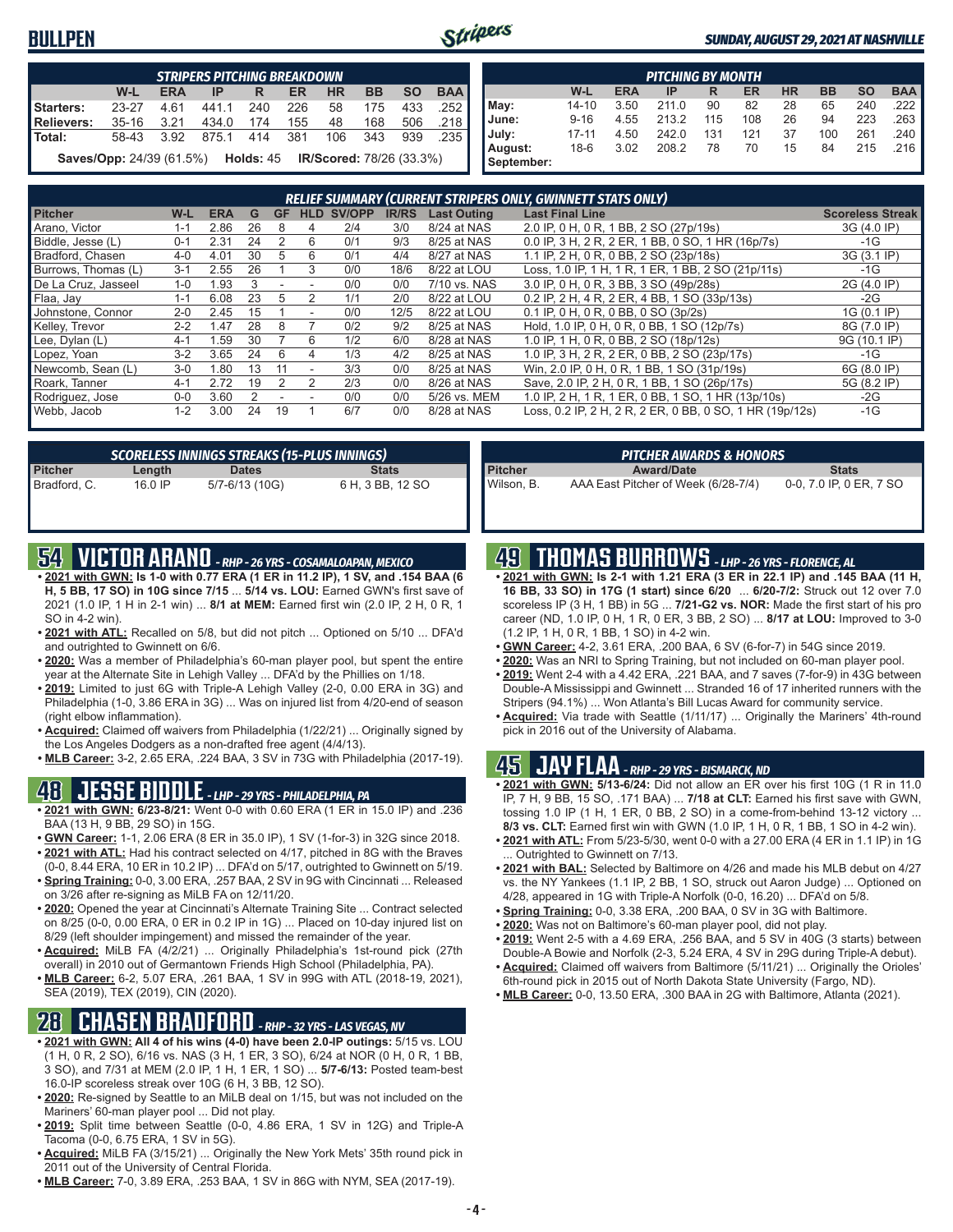# **43 TREVOR KELLEY** *- RHP - 27 YRS - PROVIDENCE, RI*

- **• 2021 with GWN: Is 2-0 with 0.00 ERA (1 R, 0 ER in 14.0 IP) and .109 BAA (5 H, 6 BB, 21 SO) over 14G since 7/11** ... **5/12-6/27:** Allowed runs in just 2 of 13G for a 1.72 ERA (3 ER in 15.2 IP, 13 H, 6 BB, 15 SO, .241 BAA).
- **• Spring Training:** Did not pitch in Chicago Cubs' MLB camp ... Released on 4/23. **• 2020:** Pitched in 4G with Philadelphia, going 0-0 with a 10.80 ERA ... Outrighted on 8/14 and spent the rest of the season at the Phillies Alternate Site.
- **• 2019:** In 52G with Triple-A Pawtucket, went 5-5 with a 1.79 ERA, .216 BAA, and 12 SV ... Was an International League Midseason and Postseason All-Star and a *Baseball America* Triple-A All-Star ... Led IL in appearances and was T-1st in saves ... Made MLB debut on 7/2 at Toronto and logged 10G with Boston (0-3, 8.64 ERA).
- **• Acquired:** MiLB FA (4/28/21) ... Originally Boston's 36th-round pick in 2015 out of the University of North Carolina at Chapel Hill.
- **• MLB Career:** 0-3, 9.26 ERA, .347 BAA, 0 SV in 14G with BOS (2019), PHI (2020).

# **58 DYLAN LEE** *- LHP - 27 YRS - DINUBA, CA*

- **• 2021 with GWN: Is 2-1 with 0.00 ERA (1 R, 0 ER in 14.2 IP), 1 SV, and .140 BAA (7 H, 2 BB, 18 SO) in 13G since 7/18** ... **5/4 at CLT:** Earned the win in his Stripers' debut (2.0 IP, 1 H, 1 R, 0 ER, 0 BB, 3 SO in 10-9 win in 12 innings) ... **6/11 at MEM:** Recorded his first pro hit, a double (1-for-2, R) ... **5/26-7/9:** Had a 1.65 ERA (3 ER in 16.1 IP, 9 H, 2 BB, 12 SO) and .161 BAA over 12G ... **8/18 at LOU:** Earned his first save with the Stripers (1.0 IP, 0 H, 0 R, 0 BB, 1 SO in 4-1 win).
- **• Spring Training:** 0-0, 0.00 ERA, 0 SV in 2G with Miami ... Released on 3/29.
- **• 2020:** Was a non-roster invite to Marlins Spring Training, but was not on Miami's 60-man player pool ... Did not play.
- **• 2019:** Logged 45G between Double-A Jacksonville (0-3, 1.91 ERA, .176 BAA, 13 SV in 32G) and Triple-A New Orleans (1-3, 4.71 ERA, .329 BAA, 0 SV in 13G).
- **• Acquired:** MiLB FA (4/15/21) ... Originally Miami's 10th-round pick in 2016 out of Cal State Fresno.

# **55 YOAN LOPEZ** *- RHP - 28 YRS - NUEVA GERONA, CUBA*

- **• 2021 with GWN:** Has a pair of wins in extra innings, 6/9-G2 at MEM (1.0 IP, 1 H, 0 R in 3-1 win in 8 innings) and 6/18 vs. NAS (1.0 IP, 2 H, 1 R, 0 ER, 1 SO in 8-7 win in 10 innings) ... **7/18-8/21:** Went 1-0 with 0.82 ERA (1 ER in 11.0 IP) and .162 BAA (6 H, 4 BB, 13 SO) in 10G ... **8/11-G2 vs. DUR:** Tallied his first save with the Stripers (1.0 IP, H, 0 R, 3 BB, 2 SO), leaving bases loaded in 5-3 win
- **• 2021 with ARI:** Began the season on Arizona's Opening Day roster ... In 2 stints, went 0-0 with a 6.57 ERA (9 ER in 12.1 IP) and 0 SV (0-for-3) in 13G ... DFA'd on 5/20, traded to Atlanta on 5/22 and optioned to Gwinnett.
- **• Spring Training:** 1-0, 4.91 ERA, .214 BAA, 0 SV in 8G with Arizona.
- **• 2020:** In 20G with Arizona, went 0-1 with a 5.95 ERA, .269 BAA, and 2 holds.
- **• 2019:** Set MLB career highs in G (70) and holds (21), going 2-7 with a 3.41 ERA, .232 BAA, and 1 SV (1-for-4) with the D-backs.
- **• Acquired:** Via trade with Arizona in exchange for CF Deivi Estrada (5/22/21) ... Originally signed by the D-backs as a NDFA out of Cuba (1/16/15).
- **• MLB Career:** 2-8, 4.25 ERA, .252 BAA, 1 SV in 113G with Arizona (2018-21).

# **34 SEAN NEWCOMB** *- LHP - 28 YRS - BROCKTON, MA*

- **• 2021 with GWN: Is 3-0 with 0.00 ERA (0 ER in 8.0 IP), 2 saves (2-for-2), and .111 BAA (3 H, 2 BB, 11 SO) in 6G since 8/6** ... Overall, is 3-for-3 in saves (0.00 ERA, 0 ER in 3.0 IP, 1 H, 0 BB, 5 SO in those outings) ... **5/6-7/3:** Struck out 8 over 3.0 scoreless IP (1 H, 1 BB) in 3G ... **7/16 at CLT:** Struck out the side in 9th for his first career save with GWN (1.0 IP, 0 H, 0 R, 1 HB) ... **8/6 vs. CLT:** Struck out 4 over 2.0 IP (2 H, 0 R) in 10th and 11th for the win in 4-3 victory ... **8/12 vs. DUR:** Finished off 6-hit shutout with 2nd save (1.0 IP, 1 H, 0 R) ... **8/25 at NAS:** Earned 2nd win in extra innings this year, pitching scoreless 9th and 10th (2.0 IP, 0 H, 0 R, 1 SO) in 5-4 win.
- **• GWN Career:** 8-4, 2.60 ERA, .201 BAA, 3 SV (3-for-3) in 28G (14GS) since 2017. **• 2021 with ATL:** In 26G in relief, is 2-0 with a 5.68 ERA, .250 BAA, and 1 SV ... Has
- been optioned to Gwinnett 3 times (5/5, 6/30, 7/31).
- **• 2020:** Made just 4 starts with the Braves (0-2, 11.20 ERA) ... Spent most of the year at the Alternate Training Site at Coolray Field.
- **• Acquired:** Via trade with the Los Angeles Angels in exchange for SS Andrelton Simmons (11/12/15) ... Originally the Angels' 1st-round pick (15th overall) in 2014 out of the University of Hartford (West Hartford, CT).
- **• MLB Career:** 24-23, 4.27 ERA, .243 BAA, 2 SV in 135G (57GS) with Atlanta (2017-21) ... In 6G during the 2018-19 Postseasons, went 1-0 with a 1.08 ERA.

# **57 TANNER ROARK** *- RHP - 34 YRS - WILMINGTON, IL*

- **• 2021 with GWN: In 13G (3 starts) since 7/4, is 3-0 with 1.09 ERA (3 ER in 24.2 IP), 2 SV, and .169 BAA (14 H, 9 BB, 22 SO)** ... **6/4-6/20:** Pitched 11.0 scoreless innings over 5G (8 H, 4 BB, 11 SO, .205 BAA) ... **7/13 at CLT:** Notched his first save since 2015 with WAS (2.0 IP, 3 H, 1 ER, 0 BB, 2 SO in 5-3 win).
- **• 2021 with ATL:** Contract selected on 6/24, but did not pitch before being optioned back to Gwinnett on 6/27.
- **• 2021 with TOR:** Was on Toronto's Opening Day roster, went 0-1 with a 6.43 ERA in 3G (1 start) ... Released by the Blue Jays on 5/3.
- **• Spring Training:** 2-1, 8.44 ERA, .295 BAA in 4 starts with Toronto.
- **• 2020:** Made 11 starts with the Blue Jays, going 2-3 with a 6.80 ERA and .309 BAA.
- **• 2019:** Went 10-10 with a 4.35 ERA and .275 BAA in 31 starts with CIN and OAK.
- **• Acquired:** MiLB FA (5/10/21) ... Originally Texas's 25th-round pick in 2008 out of the University of Illinois at Urbana-Champaign.
- **• MLB Career:** 76-68, 3.85 ERA, .254 BAA, 1 SV in 227G (184 starts) with WSH, CIN, OAK, TOR (2013-21) ... Pitched in 2014 and 2016 Postseasons with Nationals (0-1, 3.86 ERA in 3G, 1 start).

# **71 JACOB WEBB** *- RHP - 28 YRS - RIVERSIDE, CA*

**• 2021 with GWN:** I**s 6-for-7 in saves (T-7th in Triple-A East)** ... **5/26-6/9:** Struck out 5 over 5.0 IP (0 R, 2 H, 0 BB) in 5G ... **7/17-8/8:** Pitched 8.0 scoreless innings over 8G, going 1-0 with a .103 BAA (3 H, 2 BB, 11 SO) and 2 saves (2-for-2) ... **6/9-8/24:** Went 6-for-6 in save chances, posting a 3.00 ERA (2 ER in 6.0 IP, 5 H, 1 BB, 10 SO) in those outings.

- **• GWN Career:** 3-5, 3.68 ERA, .190 BAA, 18 SV (18-for-22) in 64G since 2018.
- **• 2021 with ATL:** Recalled 5 times (4/7, 4/10, 6/5, 6/17, 8/13) ... In 20G with the Braves, is 1-2 with a 4.29 ERA (10 ER in 21.0 IP) and a .299 BAA.
- **• Spring Training:** 1-0, 2.57 ERA, .222 BAA, 2 HLD in 7G with Atlanta ... Optioned to the Alternate Training Site in Gwinnett on 3/25.
- **• 2020:** Assigned to the Alternate Training Site on 7/19, but missed over a month with a right shoulder strain (placed on 60-day injured list on 7/20) ... Activated on 9/8 and went 0-0 with a 0.00 ERA (0 ER in 10.0 IP) and .200 BAA in 8G ... Made his MLB Postseason debut, going 0-0 with a 9.00 ERA (3 ER in 3.0 IP) in 3G.
- **• 2019:** Made his MLB debut with Atlanta, going 4-0 with a 1.39 ERA (5 ER in 32.1 IP), .205 BAA, 9 holds, and 2 saves (2-for-4) in 36G ... Also logged 10G with Gwinnett (0-1, 6.97 ERA, .225 BAA, 1 SV).
- **• Acquired:** Braves' 18th-round pick in 2014 out of Tabor College (Hillsboro, KS).
- **• MLB Career:** 5-2, 2.13 ERA, .238 BAA, 2 SV in 64G with Atlanta (2019-21).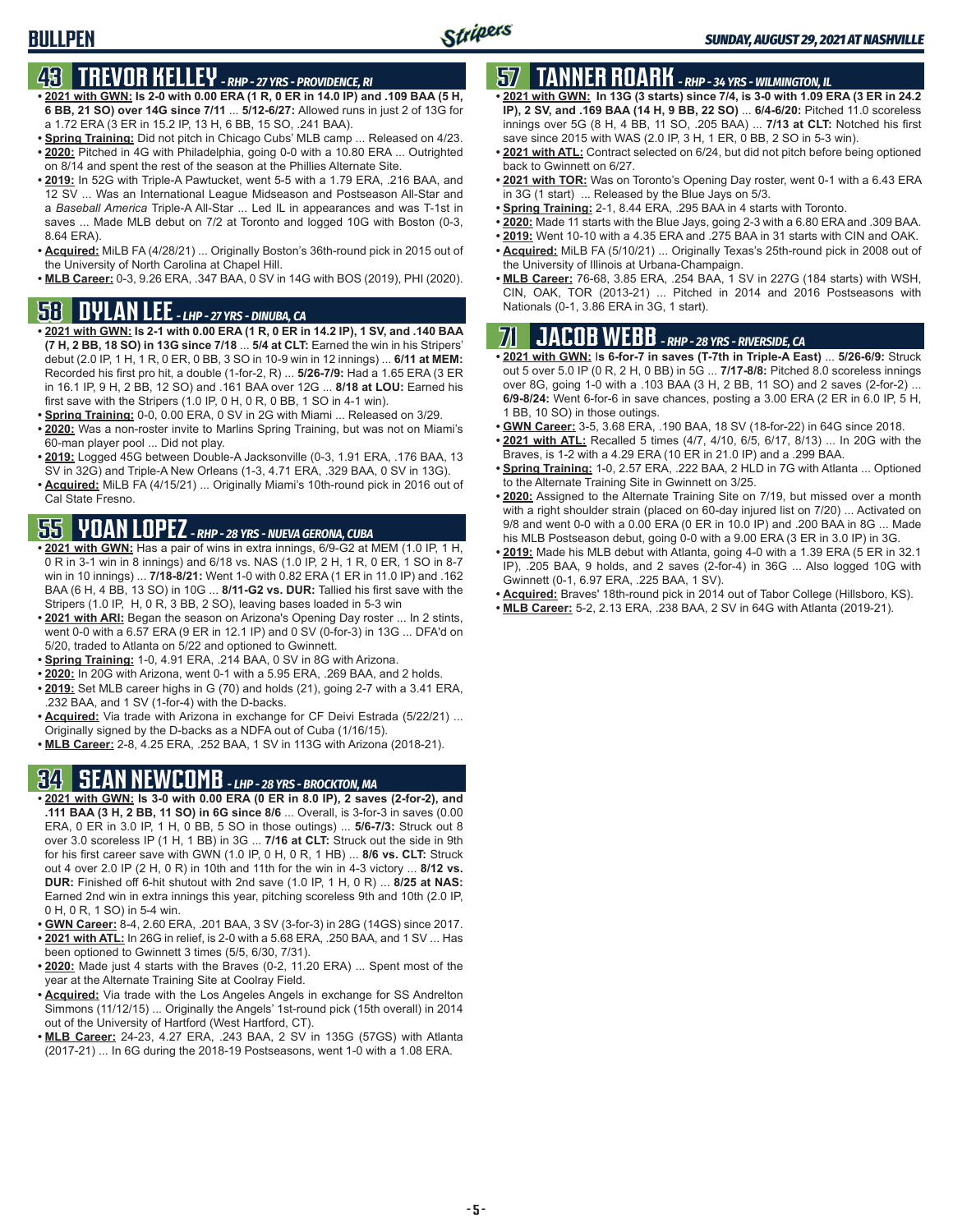| <b>OFFENSE</b> |  |                                                                                                        | Stripers<br><b>SUNDAY, AUGUST 29, 2021 AT NASHVILLE</b> |  |  |  |  |  |  |  |  |  |  |  |
|----------------|--|--------------------------------------------------------------------------------------------------------|---------------------------------------------------------|--|--|--|--|--|--|--|--|--|--|--|
| TOTAL:         |  | 2009, 134 HR, 258 OPS RISP: 268, 40 HR, 817 OPS RUNS/INNING: 1 2 3 4 5 6 7 8 9 X TOT                   |                                                         |  |  |  |  |  |  |  |  |  |  |  |
| Vs. LHP:       |  | 250, 50 HR, 783 OPS RISP/20: 263, 19 HR, 813 OPS Stripers: 71 51 48 52 65 54 63 57 43 14 518           |                                                         |  |  |  |  |  |  |  |  |  |  |  |
|                |  | Vs. RHP: 248, 84 HR, 746 OPS LOADED: 315, 8 HR, 1.005 OPS Opponents: 65 47 52 53 40 49 42 29 23 14 414 |                                                         |  |  |  |  |  |  |  |  |  |  |  |

|                | <b>HOME RUNS</b><br><b>MULTI-GAMES</b> |                |                |           |                |                          |                |                        |                                                 |                |                          |                |
|----------------|----------------------------------------|----------------|----------------|-----------|----------------|--------------------------|----------------|------------------------|-------------------------------------------------|----------------|--------------------------|----------------|
| Player         | 1 <sub>R</sub>                         | 2R             | 3R             | <b>GS</b> | Tot.           |                          |                | Off LH Off RH Team W-L | Last HR with Gwinnett (Regular Season)          | Hit            | <b>RBI</b>               | <b>HR</b>      |
| <b>Almonte</b> | $\overline{2}$                         |                |                |           | 3              |                          | $\overline{2}$ | $3-0$                  | 5/30/21 vs. MEM, 1R (RH Connor Jones)           | 8              | 5                        |                |
| Arcia          | 12                                     | 5              |                | ٠         | 17             |                          | 10             | $10 - 4$               | 8/17/21 at LOU, 1R (RH Hunter Greene)           | 21             | 10                       | 2              |
| Brugman        |                                        |                |                |           |                |                          |                | $0 - 0$                |                                                 |                | $\overline{\phantom{a}}$ |                |
| Camargo        | 5                                      | 6              | $\overline{2}$ |           | 13             | 5                        | 8              | $9 - 3$                | 8/20/21 at LOU, 2R (RH Riley O'Brien)           | 23             | 12                       | 1              |
| Casteel        | $\overline{\phantom{0}}$               |                | ٠              |           | 5              | 3                        | 2              | $3 - 2$                | 8/22/21 at LOU, 2R (LH Phillip Diehl)           | 6              |                          | ۰              |
| Contreras      | 4                                      | 3              |                |           | 8              |                          | $\overline{7}$ | $7 - 1$                | 7/29/21 at MEM, 2R (RH Angel Rondon)            | 9              | $\overline{7}$           |                |
| d'Arnaud       |                                        |                |                |           |                |                          |                | $0 - 0$                |                                                 |                | ۰                        |                |
| Demeritte      | 8                                      | 3              |                | 3         | 15             |                          | 8              | $13 - 2$               | 8/21/21 at LOU, 3R (LH Reiver Sanmartin)        | 13             | 10                       |                |
| Ervin          | 3                                      | 2              |                |           | 6              | 4                        | 2              | $4 - 2$                | 7/14/21 at CLT, 1R (LH Hunter Schryver)         | $\overline{7}$ | $\overline{7}$           |                |
| Goins          | 3                                      | $\overline{2}$ |                |           | 5              |                          | 4              | $4 - 1$                | 8/17/21 at LOU, 1R (RH Hunter Greene)           | 13             | $\overline{7}$           |                |
| Gore           |                                        |                |                |           |                |                          |                | $0 - 0$                |                                                 | 3              | $\overline{\phantom{a}}$ |                |
| Heredia        | $\overline{\phantom{0}}$               | ٠              | ۰              | ٠         | ٠              | $\overline{\phantom{a}}$ | $\sim$         | $0 - 0$                | ---                                             | ٠              | $\overline{\phantom{a}}$ | ٠              |
| Inciarte       |                                        |                |                |           |                |                          |                | $0 - 0$                |                                                 |                |                          |                |
| Jackson        | 4                                      | 4              |                | 2         | 11             | 8                        | 3              | $5 - 2$                | 7/28/21, 1R (LH Matthew Liberatore), 2nd of Gm. | 11             | 10                       | 3              |
| Kazmar Jr.     | 5                                      | $\overline{2}$ |                |           | 8              | $\overline{2}$           | 6              | $5-3$                  | 8/8/21-G1 vs. CLT, 1R (RH Ryan Burr)            | $\overline{7}$ | 6                        |                |
| Kipnis         | 3                                      | $\overline{2}$ |                |           | 6              |                          | 6              | $5 - 1$                | 8/20/21 at LOU, 1R (RH Riley O'Brien)           | 13             | $\overline{7}$           |                |
| Lucroy         |                                        | ۰              |                | ٠         | $\overline{2}$ |                          | $\overline{2}$ | $1 - 1$                | 6/10/21 at MEM, 3R (RH Grant Black)             | $\overline{4}$ | 3                        | ٠              |
| Martinez       |                                        |                |                |           |                |                          |                | $0 - 0$                |                                                 | $\overline{2}$ |                          |                |
| <b>Morales</b> |                                        |                |                |           | $\overline{2}$ |                          |                | $2 - 0$                | 8/20/21 at LOU, 1R (LH Phillip Diehl)           | $\overline{2}$ | $\overline{2}$           |                |
| Pache          | $\overline{ }$                         |                |                |           | 9              | 3                        | 6              | $6 - 2$                | 8/11/21-G2 vs. DUR, 1R (RH Chris Ellis)         | 16             | 8                        | $\overline{ }$ |
| Rosario        | 2                                      |                |                |           | 4              |                          | 4              | $4 - 0$                | 8/26/21 at NAS, 1R (RH Josh Lindblom)           | $\overline{2}$ | 5                        |                |
| Sanchez        | 5                                      | $\overline{2}$ |                |           | 8              | 4                        | 4              | $5 - 2$                | 8/20/21 at LOU, 1R (LH Phillip Diehl)           | 11             | 6                        |                |
| Snider         | 2                                      |                |                |           | 4              |                          | 4              | $4 - 0$                | 8/21/21 at LOU, 3R (RH Tim Adleman)             | 3              | $\overline{4}$           |                |
| Unroe          | $\overline{\phantom{a}}$               |                | ÷              | ٠         | ÷              |                          |                | $0 - 0$                | 7/19/19 vs. ROC, 1R (RH Drew Hutchison)         | ٠              | $\overline{\phantom{a}}$ |                |
| Waters         | 4                                      | $\overline{2}$ | $\overline{2}$ |           | 8              | 4                        | 4              | $4 - 3$                | 7/24/21 vs. NOR. 1R (RH Eric Hanhold)           | 18             | $\overline{ }$           |                |
| Total:         | 71                                     | 39             | 16             | 8         | 134            |                          |                |                        |                                                 |                |                          |                |

| <b>HOME RUN VARIANTS</b>                                                                                      |                |                     |                |                | <b>PINCH HITTERS</b> |              |                                        |                |                |           |           |
|---------------------------------------------------------------------------------------------------------------|----------------|---------------------|----------------|----------------|----------------------|--------------|----------------------------------------|----------------|----------------|-----------|-----------|
| Back-to-Back Homers (4x):                                                                                     | Player         | AVG.                | AB             | н              | 2B                   | 3B           | <b>HR</b>                              | R.             | <b>RBI</b>     | <b>BB</b> | <b>SO</b> |
| Almonte (GS) / Snider, 5/7 at CLT (1st Inning)                                                                | Almonte        | 1.000               |                |                | 0                    | 0            | 0                                      | 0              | 2              | 0         | 0         |
| Jackson (2R) / Contreras, 7/14 at CLT (1st Inning)                                                            | Arcia          | ---                 | 0              | $\Omega$       | $\mathbf 0$          | $\Omega$     | 0                                      |                | $\mathbf 0$    | 1         | 0         |
| Pache (1R) / Arcia, 8/11-G2 vs. DUR (1st Inning)                                                              | Camargo        | .000                | $\mathbf{1}$   | $\Omega$       | $\Omega$             | $\Omega$     | $\Omega$                               | $\Omega$       | $\Omega$       | $\Omega$  | 0         |
| Camargo (2R) / Kipnis, 8/20 at LOU (3rd Inning)                                                               | Casteel        | .136                | 22             | 3              | $\overline{1}$       | $\Omega$     |                                        | $\overline{2}$ | $\overline{4}$ | $\Omega$  | 8         |
|                                                                                                               | Contreras      | .500                | 2              |                | $\Omega$             | $\Omega$     | 0                                      |                | $\Omega$       | $\Omega$  | 0         |
| Back-to-Back-to-Back Homers (1x):                                                                             | Demeritte      | .333                | 6              | $\overline{2}$ |                      | $\Omega$     |                                        | 3              |                | 3         | 3         |
| Arcia (2R) / Camargo / Demeritte, 5/8 at CLT (6th Inning)                                                     | Ervin          | .200                | 10             | $\overline{2}$ | 0                    | $\Omega$     |                                        | 3              | $\overline{4}$ | 4         | 4         |
|                                                                                                               | Goins          | .000                | $\overline{2}$ | $\Omega$       | $\Omega$             | $\Omega$     | $\Omega$                               | $\Omega$       | $\Omega$       | $\Omega$  |           |
| Pinch-Hit Homers (4x):                                                                                        | Gore           | .200                | 5              |                | $\Omega$             | $\Omega$     | $\Omega$                               | 0              | $\mathbf 0$    | 3         | 3         |
| Demeritte (1R), 5/12 vs. LOU (7th Inning)                                                                     | Jackson        | .000                | $\mathbf{1}$   | $\Omega$       | $\Omega$             | $\Omega$     | 0                                      | 0              | $\Omega$       | $\Omega$  |           |
| Casteel (2R), 6/3 vs. JAX (7th Inning)<br>Ervin (2R), 7/7 vs. NAS (6th Inning)                                | Kazmar Jr.     | .000                | 9              | $\Omega$       | 0                    | $\Omega$     | 0                                      | 0              | $\mathbf{0}$   | 0         | 4         |
| Snider (3R), 8/21 at LOU (8th Inning)                                                                         | Kipnis         | .000                | 1              | $\Omega$       | $\Omega$             | $\Omega$     | $\Omega$                               | $\Omega$       | $\mathbf 0$    | $\Omega$  | $\Omega$  |
|                                                                                                               | Lee. D.        | .000                | 1              | $\Omega$       | $\Omega$             | $\Omega$     | $\Omega$                               | 0              | $\Omega$       | $\Omega$  |           |
| Leadoff (Game) Homers (4x):                                                                                   | Lucrov         | .000                | 3              | 0              | $\mathbf 0$          | $\Omega$     | 0                                      | $\Omega$       | $\mathbf{0}$   | 1         | 0         |
| Waters (2x), 5/19 at NAS, 7/22 vs. NOR                                                                        | <b>Morales</b> | .000                | $\overline{2}$ | $\Omega$       | $\Omega$             | $\Omega$     | 0                                      | $\Omega$       | $\Omega$       | $\Omega$  | 0         |
| Arcia (1x), 7/3 at DUR                                                                                        | Pache          | .000                | $\mathbf{1}$   | $\Omega$       | $\Omega$             | $\Omega$     | $\Omega$                               | $\Omega$       | $\mathbf 0$    | 1         |           |
| Pache (1x), 8/8-G2 vs. CLT                                                                                    | Sanchez        | .000                | $\overline{7}$ | $\Omega$       | $\Omega$             | $\Omega$     | $\Omega$                               |                | $\mathbf{0}$   |           | 4         |
|                                                                                                               | Snider         | .176                | 17             | 3              |                      | $\Omega$     |                                        | 4              | $\overline{4}$ | 4         | 6         |
| Walk-Off Homers (1x):                                                                                         | Unroe          | .000                | 4              | $\Omega$       | 0                    | 0            | 0                                      | 0              | $\mathbf 0$    | 0         |           |
| Arcia (Solo), 5/16 vs. LOU (9th Inning)                                                                       | Totals:        | .137                | 95             | 13             | 3                    | $\mathbf{0}$ | 4                                      | 15             | 15             | 18        | 37        |
|                                                                                                               |                |                     |                |                |                      |              |                                        |                |                |           |           |
| <b>STRIPERS BATTING BY MONTH</b>                                                                              |                |                     |                |                |                      |              | <b>HITTING STREAKS (10-PLUS GAMES)</b> |                |                |           |           |
| <b>AVG</b><br>3B<br><b>SB</b><br><b>OBP</b><br><b>SLG</b><br><b>OPS</b><br>G<br>2В<br><b>HR</b><br><b>RBI</b> | Player         | <b>Length/Dates</b> |                |                |                      |              |                                        | <b>Stats</b>   |                |           |           |

|            | <b>AVG</b> |    | 2B | 3B | <b>HR</b> | <b>RBI</b> | <b>SB</b> |      |      | OBP SLG OPS                  |
|------------|------------|----|----|----|-----------|------------|-----------|------|------|------------------------------|
| $M$ ay:    | .254       | 24 | 43 |    | 36        | 138        | 24        | .366 |      | $.445$ $.811$ $\blacksquare$ |
| June:      | .227       | 25 | 36 | 3  | 21        | 88         | 23        | .308 | .357 | $.665$ I                     |
| July:      | .271       | 28 | 52 |    | 47        | 161        | 23        | .352 | .479 | $.831$ $\blacksquare$        |
| August:    | .237       | 24 | 30 | 6  | 30        | 101        | 12        | .297 | .409 | .706                         |
| September: |            |    |    |    |           |            |           |      |      |                              |

|                     | <b>HITTER AWARDS &amp; HONORS</b>                                           |                                           |
|---------------------|-----------------------------------------------------------------------------|-------------------------------------------|
| Player              | <b>Award/Date</b>                                                           | <b>Stats</b>                              |
| Waters<br>Contreras | Sirius XM All-Star Futures Game (7/11)<br>AAA East Player of Week (7/13-18) | Game: 1-1, BB<br>.462, 3 2B, 3 HR, 12 RBI |

| <b>HITTING STREAKS (10-PLUS GAMES)</b> |                 |                                        |  |  |  |  |
|----------------------------------------|-----------------|----------------------------------------|--|--|--|--|
| Player                                 | Length/Dates    | <b>Stats</b>                           |  |  |  |  |
| Arcia                                  | 13G (5/4-5/18)  | .393 (22-56), 4 2B, 7 HR, 17 R, 12 RBI |  |  |  |  |
| Contreras                              | 13G (7/10-7/27) | .385 (20-52), 5 2B, 7 HR, 14 R, 20 RBI |  |  |  |  |
| Demeritte                              | 10G (6/2-7/21)  | .372 (16-43), 2 2B, 3 HR, 10 R, 8 RBI  |  |  |  |  |
|                                        |                 |                                        |  |  |  |  |
|                                        |                 |                                        |  |  |  |  |

| <b>ON-BASE STREAKS (15-PLUS GAMES)</b> |                     |                                              |  |  |  |  |  |
|----------------------------------------|---------------------|----------------------------------------------|--|--|--|--|--|
| Player                                 | <b>Length/Dates</b> | <b>Stats</b>                                 |  |  |  |  |  |
| Camargo                                | 20G (7/22-8/14)     | .347 (26-75), 4 2B, 2 3B, 2 HR, 14 RBI, 6 BB |  |  |  |  |  |
| Camargo                                | 18G (6/18-7/8)      | .303 (20-66), 6 2B, 2 HR, 7 RBI, 7 BB        |  |  |  |  |  |
|                                        |                     |                                              |  |  |  |  |  |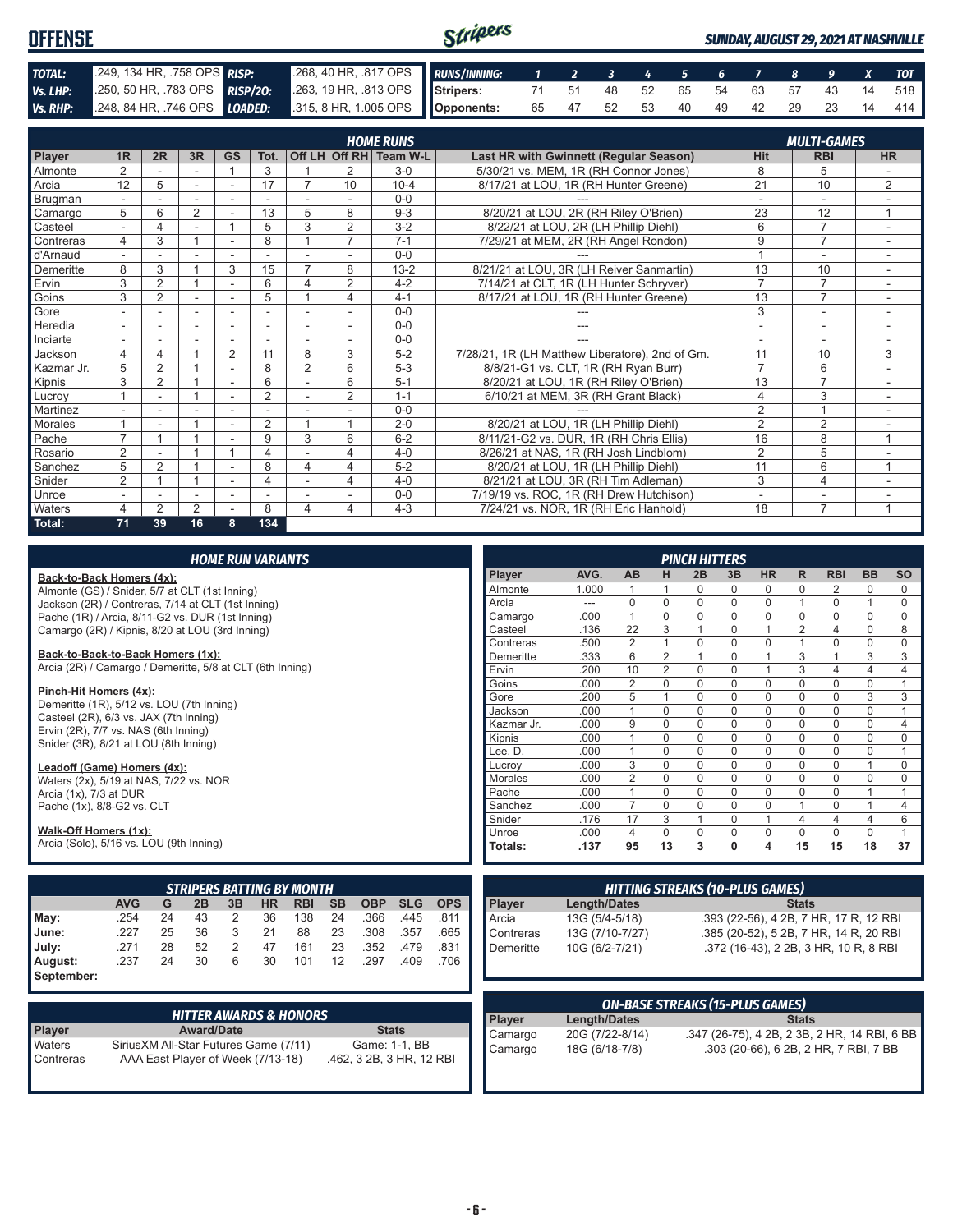# **BATTER BIOS**

# **13 ORLANDO ARCIA** *- SS - 27 YRS - ANACO, VENEZUELA*

*SEASON WITH GWN:*.283, 17 HR, 37 RBI, 5 SB, .872 OPS *HIT STREAK:* 2G (3-7) *8/28 at NAS:*1-4, R *ROAD TRIP:* .216 (8-37), 3 2B, HR, 2 RBI

- 
- **• Leaderboard:** Entering 8/29, ranks among Triple-A East top 10 in R (T-9th, 54). **• 2021 with GWN: Has reached base safely in 64 of 73G (87.7%)** ... **5/4-5/18:**  Hit safely in first 13G (.393, 7 HR, 17 R, 12 RBI, 2 SB, 1.301 OPS) ... **5/9 at CLT:** Tied GWN's single-game HR record (3-for-4, 3 HR, 4 R, 4 RBI) ... **5/16 vs. LOU:** Blasted walk-off solo HR (#7) in 9th ... **6/18 vs. NAS:** Went 3-for-5 with 3 XBH, including game-tying double in 10th, scored walk-off run ... **6/5-6/23:** Posted 14G on-base streak (.333, 17-for-51, 4 2B, 3 HR, 11 R, 8 RBI, 6 BB) ... **8/11 vs. DUR:** Tallied 2nd multi-HR game of the year in G2 of DH (2-for-3, 2 HR, 3 RBI).
- **• 2021 with ATL:** Recalled on 7/4 ... Hit .204 (10-for-49, 1 2B, 2 HR, 5 R, 9 RBI) in 17G ... Optioned back to Gwinnett on 7/31.
- **• 2021 with MIL:** Was on Milwaukee's Opening Day roster and batted .091 (1-for-11, 1 RBI) in 4G before being traded to Atlanta on 4/6 (sent to Alternate Site).
- **• 2020:** Spent 59 games with the Brewers, batting .260 (10 2B, 1 3B, 5 HR, 22 R, 20 RBI, 2 SB) ... Played in 2 Postseason games (.143, 1-for-7, 1 HR, 2 RBI).
- **• Acquired:** Via trade with Milwaukee in exchange for RHP Chad Sobotka and RHP Patrick Weigel (4/6/21) ... Originally signed by Milwaukee as a NDFA (10/22/10).
- **• MLB Career:** .242, 70 2B, 7 3B, 44 HR, 189 RBI, 40 SB in 559G with MIL, ATL (2016-21) ... Played in the Postseason from 2018-20 (.295, 4 HR, 6 RBI in 13G).

# **17 JOHAN CAMARGO** *- INF - 27 YRS - PANAMA CITY, PANAMA*

*SEASON WITH GWN:*.304, 13 HR, 48 RBI, 0 SB, .886 OPS *HIT STREAK:* 1G (2-4) *8/28 at NAS:* 2-4, RBI *ROAD TRIP:* .189 (7-37), 3 HR, 8 RBI

- **• Leaderboard:** Entering 8/29, ranks among Triple-A East top 10 in AVG (4th, .304), H (T-5th 92), R (7th, 57), OBP (7th, .378), and TB (8th, 154).
- **• 2021 with GWN: 5/8 at CLT:** Notched first career multi-HR game (2-for-4, 2 HR, 2 RBI) ... **6/5 vs. JAX:** Started 5-4-3 triple play, GWN's first since 5/28/19 at TOL ... **6/18-7/8:** Posted 18G on-base streak (.303, 20-for-66, 6 2B, 2 HR, 9 R, 7 RBI, 7 BB) ... **7/18 at CLT:** Hit a 2-out, 2-run HR (#8) in 9th for a 12-11 lead (GWN had trailed 11-3) ... **7/30 at MEM:** Tallied season-high 4 RBI (2-for-4, 2B, HR #9) in 8-7 win ... **7/22-8/14:** Posted team-best 20G on-base streak (.347, 26-for-75, 4 2B, 2 3B, 2 HR, 14 R, 14 RBI, 6 BB, .924 OPS).
- **• Gwinnett Career:** Has hits in 102 of 136G (75.0%) since 2017, batting .321 (168 for-523, 34 2B, 4 3B, 22 HR, 90 R, 90 RBI, 1 SB, .913 OPS).
- **• 2021 with ATL:** In 6 stints with the Braves, batting .000 (0-for-16, 1 R) in 15G.
- **• 2020:** Made Braves' Opening Day roster and batted .200 (8 2B, 4 HR, 16 R, 9 RBI) in 35G ... Added to the NLCS roster in place of injured Adam Duvall prior to Game 2 and played in 4G (.250, 2-for-8, 1 2B, 1 RBI).
- **• Acquired:** NDFA (7/2/10) out of Panama City, Panama.
- **• MLB Career:** .257, 68 2B, 4 3B, 34 HR, 144 RBI, 2 SB in 364G with Atlanta (2017- 21) ... Played in 2018 and 2020 Postseasons (.087, 1 2B, 1 RBI in 8G).

# **9 RYAN CASTEEL** *- 1B/C - 30 YRS - CHATTANOOGA, TN*

*SEASON WITH GWN:*.241, 5 HR, 21 RBI, 0 SB, .754 OPS *HIT STREAK:* 3G (3-9) *8/28 at NAS:*DNP *ROAD TRIP:* .333 (1-3), HR, 2 RBI

- **• 2021 with GWN: 5/15-5/18:** Had 6 RBI in 3G span, including 5/15 vs. LOU (1 for-2, GW 3-run 2B, 3 RBI) and 5/16 vs. LOU (1-for-3, HR, 2 RBI) ... **6/2 vs. JAX:** Notched pinch-hit 2-run double ... **6/3 vs. JAX:** Hit pinch-hit 2-run HR (#2) ... **6/24 at NOR:** Crushed game-winning grand slam (#3) in 6-2 victory (1-for-4, 4 RBI), his 2nd career slam (first since 7/20/13 with Adv-A Modesto) ... **8/8-G2 vs. CLT:** Homered for the first time since 6/24 (#4), a decisive 2-run shot in 8-2 victory.
- **• 2020:** Was not on the Braves' 60-man player pool ... Did not play.
- **• 2019:** Played 118G with Double-A Mississippi, batting .263 (21 2B, 2 3B, 21 HR, 73 RBI, .811 OPS) ... Ranked 2nd in the Southern League in homers and RBI, 3rd in slugging (.477) ... Was his 2nd career 20-homer season (hit 22 in 2013).
- **• Acquired:** MiLB FA (3/14/21) ... Originally Colorado's 17th-round pick in 2010 out of Cleveland State Community College (Cleveland, TN).

# **24 WILLIAM CONTRERAS** *- C - 23 YRS - PUERTO CABELLO, VZ*

*SEASON WITH GWN:*.310, 8 HR, 28 RBI, 0 SB, .933 OPS *HIT STREAK:* 1G (1-3) *8/28 at NAS:* 1-3, 2B *ROAD TRIP:* .158 (3-19), 2B, RBI

- **• 2021 with GWN: Ranks T-13th in RBI (28) in Triple-A East since 7/8** ... **7/13- 7/18:** Named Triple-A East Player of the Week (.462, 12-for-26, 3 2B, 3 HR, 7 R, 12 RBI, 1.440 OPS) ... **7/10-7/27:** Posted a 13G hitting streak, tied for GWN's longest this year (.385, 20-for-52, 5 2B, 7 HR, 14 R, 20 RBI, 1.333 OPS) ... **8/25 at NAS:** Delivered game-winning RBI single in 10th for 5-4 win (2-for-4, R, RBI).
- **• 2021 with ATL:** In 2 stints (5/2-7/7, 8/21-8/23), batting .196 (29-for-148, 3 2B, 1 3B, 7 HR, 16 R, 21 RBI, .649 OPS) in 46G.
- **• 2020:** Spent most of the year at the Alternate Training Site at Coolray Field ... Recalled by Atlanta for MLB debut on 7/24 ... Hit .400 (4-for-10, 1 2B, 1 RBI) in 4G.
- **• Bloodlines:** Older brother is Chicago Cubs' C Willson Contreras.
- **• Acquired:** NDFA (2/1/15) out of Puerto Cabello, Venezuela.
- **• MLB Career:** .209, 4 2B, 1 3B, 7 HR, 22 RBI, 0 SB in 50G with Atlanta (2020-21).

# **12 TRAVIS DEMERITTE** *- OF - 26 YRS - NEW YORK, NY*

*SEASON WITH GWN:*.299, 15 HR, 42 RBI, 6 SB, 1.000 OPS *HIT STREAK:* -1G (0-4) *8/28 at NAS:*0-4 *ROAD TRIP:* .320 (8-25), HR, 4 RBI, SB

- **• 2021 with GWN: Since coming off the IL on 7/13, ranks T-12th in Triple-A East in both HR (9) and RBI (27)** ... **5/4 at CLT:** Tallied 5 RBI (3-for-6, HR) to set GWN Opening Night record ... **6/2-7/21:** Posted 10G hitting streak (.372, 16-for-43, 2 2B, 3 HR, 10 R, 8 RBI, 1.041 OPS) ... **6/10-7/10:** Was on the Injured List ... **7/17-7/25:** Hit 3 grand slams in 7G span (7/17 at CLT, 7/23 vs. NOR, 7/25 vs. NOR), raising his career total to 6 (4 with GWN) ... **7/18 at CLT:** Notched seasonhigh 4 hits (4-for-5, 3 R, 2 RBI, SB) ... **7/27 at MEM:** Homered for 3rd straight game, GW solo blast (#12) in 1-0 win ... **8/21 at LOU:** Matched a season high with 4 hits (4-for-4, 3-run HR, 2 R, 4 RBI).
- **• Gwinnett Career:** In 152G since 2019, batting .291 (152-for-523, 39 2B, 2 3B, 35 HR, 108 R, 115 RBI, 10 SB, .964 OPS) with the Stripers.
- **• 2020:** Hit .172 with 1 2B, 4 RBI in 18G with Detroit ... DFA'd on 2/5/21.
- **• 2019:** Made his Triple-A debut with Gwinnett and was an IL All-Star (.286, 20 HR, 73 RBI, .944 OPS in 96G) ... Has 1 of the 9 20-HR seasons in GWN history ... Traded to Detroit on 7/31, made his MLB debut (.225, 3 HR, 10 RBI in 48G).
- **• Acquired:** Off Waivers from Detroit (2/12/21) ... Originally Texas' 1st-round pick (30th overall) in 2013 out of Winder-Barrow High School (Winder, GA).
- **• MLB Career:** .217, 8 2B, 2 3B, 3 HR, 14 RBI, 3 SB with Detroit (2019-20).

# **18 PHILLIP ERVIN** *- OF - 29 YRS - MOBILE, AL*

*SEASON WITH GWN:*.196, 6 HR, 25 RBI, 11 SB, .633 OPS *HIT STREAK:* -1G (0-2) *8/28 at NAS:*0-2, BB *ROAD TRIP:* .143 (1-7), RBI

- **• 2021 with GWN: 6/2 vs. JAX:** Hit decisive 3-run HR (#1) and tallied season-high 4 RBI (1-for-4, R) ... **6/13 at MEM:** Belted game-tying 2-run HR (#2) with 2 outs in the 9th of an eventual 7-6 loss (1-for-3, 1 R, 2 RBI) ... **7/7 vs. NAS:** Clubbed game-tying 2-run pinch-hit HR (#5, 1-for-1, 2 RBI) ... **8/1 at MEM:** Lined GWRBI single with 2 outs in 9th inning in 4-2 win (1-for-2, RBI).
- **• 2020:** Between Cincinnati and Seattle, hit .149 with 3 2B, 4 RBI, 1 SB in 37G ... DFA'd by the Reds (8/28), Mariners (12/16), and Chicago Cubs (2/20/21).
- **• Acquired:** Off waivers from the Chicago Cubs (2/22/21) ... Originally Cincinnati's 1st-round pick (27th overall) in 2013 out of Samford University (Homewood, AL).
- **• MLB Career:** .247, 26 2B, 8 3B, 17 HR, 68 RBI, 15 SB in 237G with CIN, SEA (2017-20) ... Talled 7 of his 8 career triples in 2019 (ranked 7th in NL).

### **8 RYAN GOINS** *- INF - 33 YRS - TEMPLE, TX*

*SEASON WITH GWN:*.236, 5 HR, 31 RBI, 2 SB, .661 OPS *HIT STREAK:* -6G (0-23)

- *8/28 at NAS:*DNP *ROAD TRIP:* .038 (1-26), HR, RBI **• 2021 with GWN: 5/4 at CLT:** Hit Gwinnett's first HR of the season (solo, 2-for-5, RBI) ... **5/12 vs. LOU:** Set season highs for hits (3-for-4) and RBI (3) ... **6/18-6/29:** Posted season-best 8G hitting streak (.400, 10-for-25, 1 2B, 3 R, 6 RBI) ... **7/4 at DUR:** Homered for the first time since Opening Night (2-run, #2, 1-for-4, 2 RBI) ... **8/13 vs. DUR:** Clubbed 2-run HR (#4) in 8th inning for decisive runs in 6-4 victory (2-for-4, 2 R, 2 RBI) ... **8/6-8/17:** In his first 8G since returning from the Olympics, hit .304 (7-for-23, 3 HR, 5 R, 6 RBI, .987 OPS).
- **• Tokyo Olympics:** Was on GWN's Temporary Inactive List while playing for Mexico in this year's Olympics ... Hit .250 (1-for-4, R, RBI) in 2G (MEX went 0-3).
- **• Triple-A Career:** Has played for BUF (2013-16), LHV (2018), CLT (2019), and GWN (2021) ... Was teammates with MGR Matt Tuiasosopo in 2014 with BUF.
- **• 2020:** Played in 14G with the Chicago White Sox, batting .000 (0-for-9, 4 R) ... Spent most of the year at the Alternate Training Site in Schaumburg, IL.
- **• Acquired:** MiLB FA (2/25/21) ... Originally Toronto's 4th-round pick in 2009 out of Dallas Baptist University (Dallas, TX).
- **• MLB Career:** .228, 71 2B, 12 3B, 22 HR, 158 RBI in 555G with TOR, KC, CWS (2013-20) ... Played for TOR in 2015-16 Postseasons (.146, 1 HR, 5 RBI in 14G).

### **5 TERRANCE GORE** *- OF - 30 YRS - MACON, GA SEASON WITH GWN:*.268, 0 HR, 1 RBI, 15 SB, .824 OPS *HIT STREAK:* -1G (0-2)

*8/28 at NAS:*DNP *ROAD TRIP:* .000 (0-2), SB

- **• 2021 with GWN: In 12G without a PH/PR appearance, is batting .273 (9-for-33, 3 2B, 1 3B, 8 R, 1 RBI)** ... Is 15-for-18 (83.3%) in stolen base attempts, including a pair of 2-steal games (5/18 at NAS, 6/18 vs. NAS) ... **6/9-G2 at MEM:** Stole 3rd and scored winning run in 8th inning of 3-1 victory ... **7/10 vs. NAS:** Notched season-high 3 hits (3-for-3, 2B, R).
- **• 2020:** Logged 2G in his lone season with the Los Angeles Dodgers (0 PA).
- **• Acquired:** MiLB FA (2/18/21) ... Originally Kansas City's 20th-round pick in 2011 out of Gulf Coast Community College (Panama City, FL).
- **• MLB Career:** .224, 2 2B, 1 3B, 0 HR, 1 RBI, 40 SB in 102G with KC, CHC, LAD (2014-20) ... Played in the Postseason with KC (2014-15) and CHC (2018), going 0-for-2 with 3 R, 5 SB ... Won World Series with the Royals in 2015.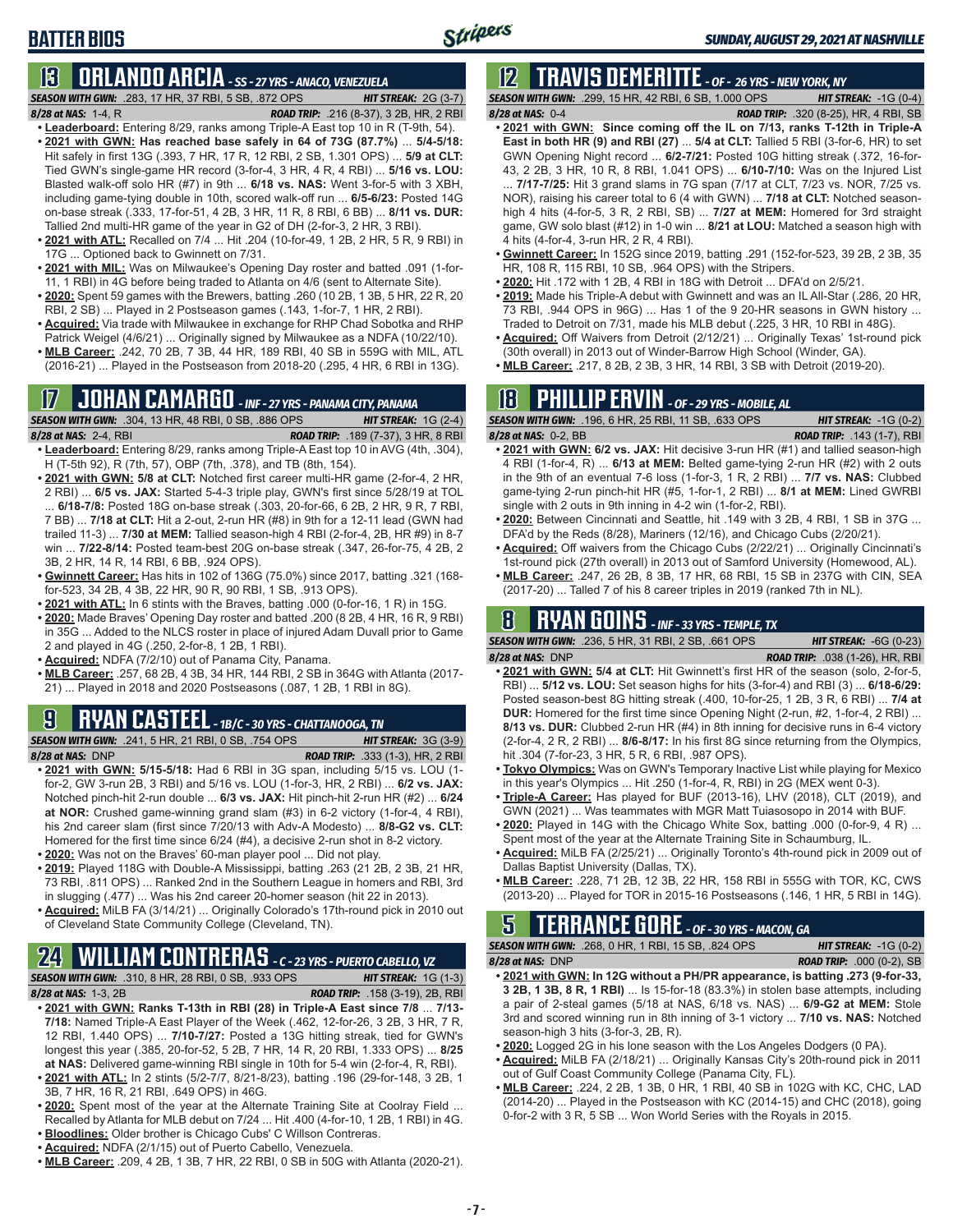# **BATTER BIOS**

### **4 SEAN KAZMAR JR.** *- INF - 37 YRS - VALDOSTA, GA*

- *SEASON WITH GWN:*.226, 8 HR, 24 RBI, 3 SB, .664 OPS *HIT STREAK:* 3G (3-11) *8/28 at NAS:*1-3 *ROAD TRIP:* .333 (7-21), 2 2B
- **• Hits Record: On 7/31 at MEM, passed Larry Whisenton (657) for the Atlanta Braves Triple-A career hits record with his 658th (single, 1-for-4)**. **• Gwinnett Career:** Batting .265 (668-for-2522, 136 2B, 12 3B, 45 HR, 305 R, 294
- RBI, 26 SB) in 736G over 8 seasons ... Leads in career G, AB, H, TB (963), 2B, R, RBI ... Ranks 2nd in career 3B (12) ... Ranks 3rd in career HR (45).
- **• 2021 with GWN: 5/25 vs. MEM:** Lined a walk-off single in the 9th for a 2-1 win, his first career walk-off RBI with GWN ... **7/8-G1 vs. NAS:** Passed Joey Terdoslavich for 3rd on GWN career HR list (#42, 1-for-3, 2 RBI) ... **7/22 vs. NOR:** Passed Damon Hollins for 2nd on ATL Triple-A hits list (#649, 2-for-3, HR, 2 RBI) ... **7/28 at MEM:** Notched his 999th and 1,000th career Triple-A hits (2-for-5, R).
- **• 2021 with ATL:** Contract selected on 4/17, has spent 2 stints with Atlanta (4/17- 4/23, 5/4-5/7), going 0-for-2 ... Pinch hit on 4/17 at the Chicago Cubs, marking his first MLB appearance in 4,589 days since 9/23/08 with San Diego ... The last player with a bigger gap between MLB appearances was Ralph Winegarner (13 years, 14 days between 6/23/36 with CLE and 7/7/49 with STL).
- **• Acquired:** MiLB FA (12/7/20) ... Originally San Diego's 5th-round pick in 2004 out of the College of Southern Nevada.
- **• MLB Career:** .195, 1 2B, 0 3B, 0 HR, 2 RBI in 22G with SD (2008), ATL (2021).

# **22 JASON KIPNIS** *- INF - 34 YRS - NORTHBROOK, IL*

*SEASON WITH GWN:*.266, 6 HR, 20 RBI, 1 SB, .816 OPS *HIT STREAK:* -1G (0-1) *8/28 at NAS:*PH, 0-1 *ROAD TRIP:* .304 (7-23), 2B, HR, RBI, SB

- **• 2021 with GWN: 5/28 vs. MEM:** Belted decisive 3-run HR (#1, 2-for-3, 3 RBI) ... **6/16 at NAS:** Hit game-winning HR (#2), a 2-run shot (2-for-4,, 2 RBI) ... **7/6-7/16:** Had 5 multi-hit efforts in 9G, batting .350 (14-for-40, 3 2B, 1 3B, 2 HR, 8 R, 10 RBI, .991 OPS) ... **7/14 at CLT:** Fell triple shy of the cycle (3-for-5, 2B, HR, 3 R, 2 RBI).
- **• 2020:** In his lone season with the Chicago Cubs, hit .237 (8 2B, 1 3B, 3 HR, 16 RBI, 1 SB) in 44G ... Played in 2G during the Postseason (0-for-3, 1 BB, 1 SO) ... Elected Free Agency on 10/28.
- **• Acquired:** MiLB FA (3/29/21) ... Originally Cleveland's 2nd-round pick in 2009 out of Arizona State University (Tempe, AZ).
- **• MLB Career:** .260, 260 2B, 24 3B, 126 HR, 545 RBI, 136 SB in 1,165G with CLE, CHC (2011-20) ... Was 2-time AL All-Star with the Indians (2013, 2015) ... Hit .192 (3 2B, 1 3B, 4 HR, 9 RBI) in 26G during the Postseason with CLE (2013, 2016-18) and CHC (2020).

### **20 JONATHAN MORALES** *- C - 26 YRS - ARROYO, PUERTO RICO SEASON WITH GWN:*.162, 2 HR, 11 RBI, 0 SB, .420 OPS *HIT STREAK:* -1G (0-3)

- *8/28 at NAS:*DNP *ROAD TRIP:* .333 (6-18), 2 2B, HR, 3 RBI **• 2021 with GWN: 5/7 at CLT:** Tied his single-game career high with 5 RBI, going 2-for-6 with a 3-run HR (#1) in the 9th ... **8/6 vs. CLT:** Hit a 2-out walk-off single in 11th inning for 4-3 win (2nd career walk-off with GWN, last on 7/21/18 vs. PAW) ... **8/20 at LOU:** Went 4-for-4 (2B, HR, 2 R, 3 RBI), his most hits in a game since 8/13/16 with Class-A Rome at Hickory (career-best 5-for-5).
- **• 2020:** Spent entire year at Braves Alternate Training Site in Gwinnett (no MLB debut) ... Played for Caguas of the Puerto Rican Winter League (.394, 3 HR, 9 RBI in 13G), earning PWL Postseason All-Star honors.
- **• 2019:** Hit .240 (13 2B, 2 HR, 27 R, 25 RBI) in 80G between Double-A Mississippi and Gwinnett ... Logged 1 game during the IL Playoffs (0-for-1, BB).
- **• Acquired:** Braves' 25th-round pick in 2015 out of Miami-Dade CC.

# **15 CRISTIAN PACHE** *- OF - 22 YRS - SANTO DOMINGO CENTRO, D.R.*

*SEASON WITH GWN:*.262, 9 HR, 33 RBI, 7 SB, .774 OPS *HIT STREAK:* 1G (2-3) *8/28 at NAS:* 2-3, BB *ROAD TRIP:* .290 (9-31), 2 2B, 2 RBI, SB

- **• MLB.com Prospect Ranks:** #1 (Braves Top 30), #40 (Top 100).
- **• 2021 with GWN: Ranks 9th in Triple-A East in batting in August, hitting .329 (23-for-70, 6 2B, 3 HR, 12 R, 11 RBI, 3 SB, .940 OPS) in 19G** ... **5/29- 6/1:** Assigned to rehab (right hamstring inflammation), played 1G before being activated/optioned on 6/2 ... **6/5 vs. JAX:** Went 3-for-6 with 2 doubles, including game-tying 2-run double in 9th ... **6/10 at MEM:** Tallied first career multi-HR game (3-for-5, 2 HR, 3 R, 4 RBI) ... **6/30 at DUR:** Notched last-at-bat GWRBI single in 9th for 2-1 win (2-for-3, 2B, RBI) ... **7/21 vs. NOR:** Homered in both games of a DH (#3-4, 2-for-6, 2 R, 2 RBI) ... **7/8-7/28:** Hit .286 (18-for-63, 1 2B, 4 HR, 16 R, 11 RBI, 3 SB, .858 OPS) in 17G ... **8/11 vs. DUR:** Went 4-for-6 with 5 RBI in a DH sweep, tallying 2 HR (#8-9) and delivering 2-out walk-off single in G1 (won 4-3).
- **• 2021 with ATL:** On Atlanta's Opening Day roster for the first time ... Hit .111 (3 2B, 1 HR, 6 R, 4 RBI) in 22G ... Placed on IL twice, on 4/14 and 5/14.
- **• 2020:** Spent most of the year at the Alternate Training Site ... Made his MLB debut on 8/21 vs. Philadelphia (1-for-4) ... Played just 2G during regular season (.250) ... Also made MLB Postseason debut (.182, 1 2B, 1 HR, 4 R, 4 RBI in 12G).
- **• 2019:** Between Mississippi (104G) and Gwinnett (26G), hit .277 (36 2B, 9 3B, 12 HR, 63 R, 61 RBI, 8 SB, .802 OPS) in 130G ... Named a Southern League Postseason All-Star and MLB All-Star Futures Game participant.
- **• Acquired:** NDFA (7/4/15) out of Santo Domingo Centro, D.R.
- **• MLB Career:** .119, 3 2B, 0 3B, 1 HR, 4 RBI, 0 SB in 24G with Atlanta (2020-21).

### **2 YOLMER SANCHEZ** *- INF - 29 YRS - MARACAY, VENEZUELA SEASON WITH GWN:*.215, 8 HR, 28 RBI, 4 SB, .656 OPS *HIT STREAK:* -1G (0-3)

*8/28 at NAS:*0-3 *ROAD TRIP:* .320 (8-25), 2B, 3B, HR, 3 RBI

- **• 2021 with GWN: Batting .281 (25-for-89, 1 2B, 1 3B, 7 HR, 15 R, 15 RBI, .887 OPS) in 27G since 7/22** ... **5/7 at CLT:** Went 3-for-5 (3 R, 3 RBI) with GWN's first triple of the year ... **6/9-G2 at MEM:** Stole home as part of a double-steal with Drew Waters, scored tying run in 3-1 win (1-for-2, R, SB) ... **7/30 at MEM:** Recorded 2nd career multi-HR game (1st since 5/2/15, CLT vs. SWB), hitting 2 solo shots (#4-5) including GW blast in 8th for 8-7 win (2-for-3, 3 R, 2 RBI) ... **8/26 at NAS:** Fell a homer shy of the cycle (3-for-4, 2B, 3B, RBI) in 2-1 win.
- **• 2020:** Played 11G with the Chicago White Sox, batting .313 (3 2B, 1 HR, 1 RBI, 1.164 OPS) ... Made his MLB Postseason debut in the ALWCS (1G, no at-bat).
- **• Acquired:** MiLB FA (3/31/21) ... Originally a NDFA with Chi. White Sox (5/29/09). **• MLB Career:** .245, 113 2B, 24 3B, 32 HR, 215 RBI, 30 SB in 657G with the Chi.
- White Sox (2014-20) ... Won an AL Gold Glove in 2019 (.987 FPCT at 2B).

# **26 TRAVIS SNIDER** *- OF/INF - 33 YRS - KIRKLAND, WA*

| <b>SEASON WITH GWN: .178, 4 HR, 14 RBI, 2 SB, .630 OPS</b> | <b>HIT STREAK:</b> $-1G(0-3)$                |
|------------------------------------------------------------|----------------------------------------------|
| $8/28$ at NAS: $DNP$                                       | <b>ROAD TRIP:</b> .200 (2-10), 2B, HR, 4 RBI |

- **• 2021 with GWN: 6/18 vs. NAS:** Homered (#2) as part of 6-run comeback in 8-7 win (1-for-3, 2 RBI) ... **7/15 at CLT:** Blasted go-ahead 2-run HR (#3) in 8th of 11-10 win (1-for-4, 2 RBI) ... **7/31 at MEM:** Delivered GW 2-run double in 2-1 win (1-for-4, 2 RBI) ... **8/21 at LOU:** Belted pinch-hit 3-run HR (#4).
- **• 2020:** Signed by Miami on 7/24 and reported to the Marlins' Alternate Training Site in Jupiter, FL, but was released on 8/27 and did not reach the Majors.
- **• 2019:** Played for Triple-A Reno in Arizona's system (.294, 22 2B, 4 3B, 11 HR, 41 RBI, 3 SB, .899 OPS in 93G).
- **• Acquired:** MiLB FA (2/26/21) ... Originally Toronto's 1st-round pick (14th overall) in 2006 out of Henry M. Jackson High School (Mill Creek, WA).
- **• MLB Career:** .244, 100 2B, 7 3B, 54 HR, 212 RBI, 22 SB in 630G with TOR, PIT, BAL (2008-15) ... Played for PIT in Postseason from 2013-15 (1-for-4 in 3G).

# **11 Drew WATERS** *- OF - 22 YRS - ATLANTA, GA*

*SEASON WITH GWN:*.237, 8 HR, 30 RBI, 21 SB, .716 OPS *HIT STREAK:* -4G (0-16) *8/28 at NAS:*DNP *ROAD TRIP:* .069 (2-29), 2 RBI, SB

- **• Leaderboard:** Entering 8/29, ranks among Triple-A East top 10 in SB (T-5th, 21) and R (T-9th, 54).
- **• MLB.com Prospect Ranks:** #3 (Braves Top 30), #86 (Top 100 Prospects).
- **• 2021 with GWN: 5/15-6/10:** Hit .316 (25-for-79, 4 2B, 3 HR, 16 R, 9 RBI, 6 SB, .906 OPS) in 21G ... **5/18 at NAS:** Recorded first career multi-HR game (3-for-5, 2 HR, 3 RBI) and became the first GWN player to homer from both sides of the plate since Mel Rojas Jr. (7/7/16 at CLT) ... **5/19 at NAS:** Fell a triple shy of the cycle in first 4-hit game at Triple-A (4-for-5, 2B, HR, 2 R, 2 RBI, 2 SB) ... **6/9-G2 at MEM:** Lined RBI single in 8th (2-for-3, R, RBI) for last-at-bat 3-1 win ... **7/2-7/18:** Posted 13G on-base streak (.357, 20-for-56, 8 2B, 1 3B, 2 HR, 14 R, 10 RBI, 4 SB) ... **7/1-7/31:** Led Triple-A East in XBH with 17, batting .301 (31-for-103, 11 2B, 1 3B, 5 HR, 23 R, 17 RBI, 5 SB, .924 OPS) in 24G.
- **• Futures Game:** Played for the NL Team in the 2021 SiriusXM All-Star Futures Game on 7/11 at Coors Field (1-for-1, BB) ... Was the 7th active Gwinnett player selected to the game (1st since RHP Touki Toussaint in 2018).
- **• 2020:** Spent entire year at Braves Alternate Site in Gwinnett (no MLB debut).
- **• 2019:** Hit .309 (40 2B, 9 3B, 7 HR, 80 R, 52 RBI, 16 SB) in 134G with Double-A Mississippi and Gwinnett ... Won Southern League Batting Title (.319, best in MIS history) and Most Valuable Player (1st in MIS history) ... Ranked among MiLB top 5 in doubles (T-3rd, 40) and hits (5th, 163).
- **• Acquired:** Braves' 2nd-round pick in 2017 out of Etowah High School (Woodstock, GA) ... Named Gatorade Georgia Baseball Player of the Year in 2017.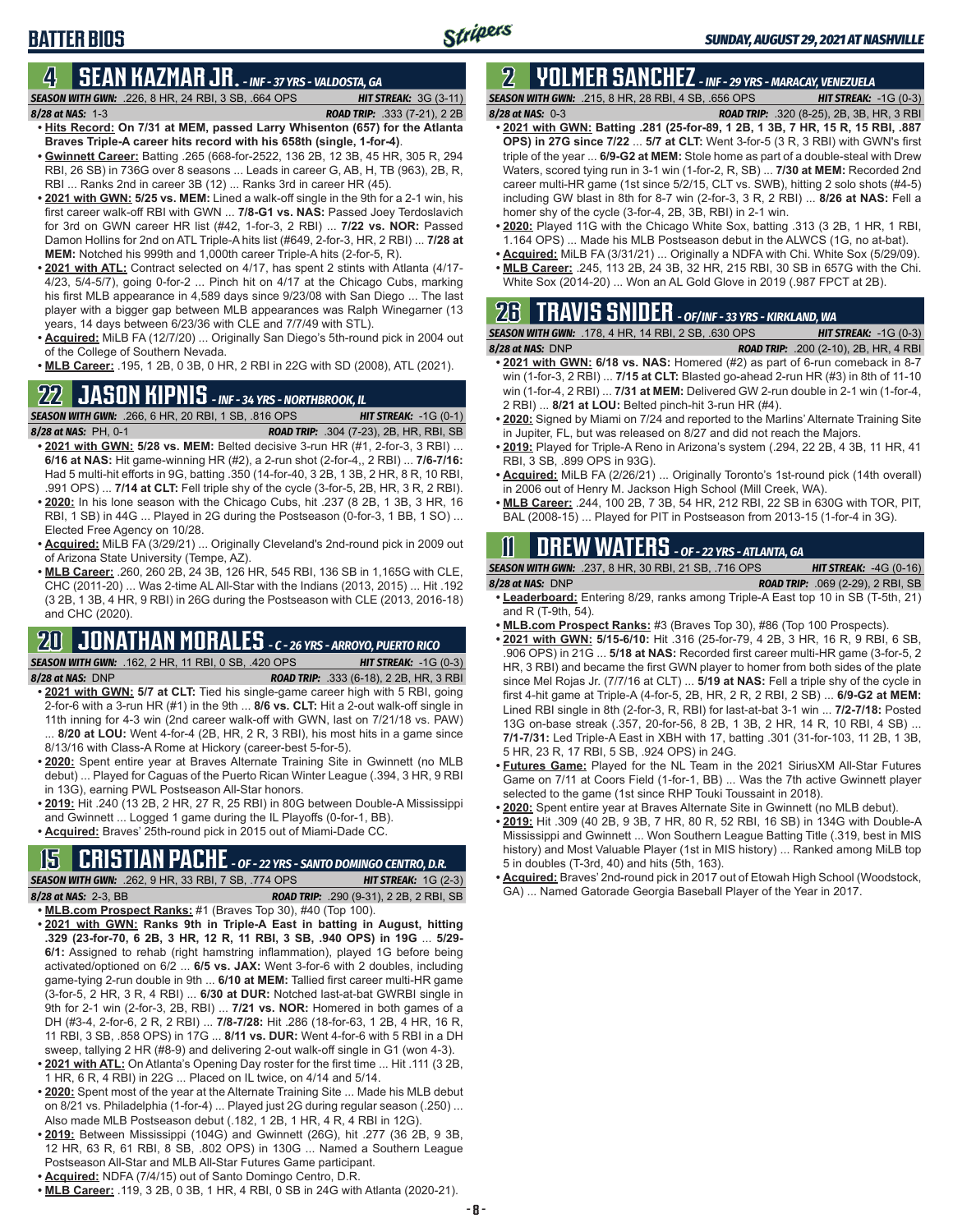# **SEASON SUMMARY**



# **TEAM HIGHS & LOWS**

| <b>OFFENSE:</b>                                                                     |  |
|-------------------------------------------------------------------------------------|--|
|                                                                                     |  |
|                                                                                     |  |
|                                                                                     |  |
|                                                                                     |  |
|                                                                                     |  |
|                                                                                     |  |
|                                                                                     |  |
|                                                                                     |  |
|                                                                                     |  |
|                                                                                     |  |
|                                                                                     |  |
|                                                                                     |  |
|                                                                                     |  |
|                                                                                     |  |
|                                                                                     |  |
|                                                                                     |  |
| <b>PITCHING:</b>                                                                    |  |
| <b>DEFENSE:</b><br>Most Double Plays Turned, Game  3 (6x, last: 8/21 at Louisville) |  |

### **TEAM MISCELLANEOUS**

Most Caught Stealing, Game .............................................. 2 (8/8-G1 vs. Charlotte)

| Largest Blown Lead (Loss) 3 Runs (4x, last: 8/6 vs. Charlotte, 5-2, 6-10) |
|---------------------------------------------------------------------------|
|                                                                           |
|                                                                           |
|                                                                           |
|                                                                           |
|                                                                           |
|                                                                           |
|                                                                           |
|                                                                           |
|                                                                           |

### **INDIVIDUAL HIGHS & LOWS**

### **PITCHING (GAME):**

### **DEFENSE (GAME):**

### **STREAKS**

### **OFFENSIVE (LONGEST IN 2021 ONLY):**

### **PITCHING (LONGEST IN 2021 ONLY):**

| Consecutive Starts with Win3 Starts (2x, last: K. Wright, 8/13-Current) |
|-------------------------------------------------------------------------|
|                                                                         |
|                                                                         |
|                                                                         |
|                                                                         |
|                                                                         |

## **LAST TIME IT HAPPENED (GWINNETT REGULAR-SEASON HISTORY)**

### **INDIVIDUAL OFFENSE:**

|                                                                                                                               | Homers, Both Sides of Plate  Drew Waters (5/18/21 at Nashville)            |
|-------------------------------------------------------------------------------------------------------------------------------|----------------------------------------------------------------------------|
|                                                                                                                               |                                                                            |
|                                                                                                                               |                                                                            |
|                                                                                                                               | Back-to-Back-to-Back Homers  Arcia/Camargo/Demeritte (5/8/21 at Charlotte) |
|                                                                                                                               |                                                                            |
|                                                                                                                               |                                                                            |
|                                                                                                                               |                                                                            |
|                                                                                                                               |                                                                            |
|                                                                                                                               |                                                                            |
|                                                                                                                               |                                                                            |
|                                                                                                                               |                                                                            |
|                                                                                                                               |                                                                            |
|                                                                                                                               |                                                                            |
|                                                                                                                               | 7-Game Multi-Hit StreakTyler Pastornicky (4/10/13-4/16/13)                 |
| <b>INDIVIDUAL PITCHING:</b>                                                                                                   |                                                                            |
| $\bigcap_{i=1}^n A_i$ and $\bigcap_{i=1}^n A_i$ and $\bigcap_{i=1}^n A_i$ and $\bigcap_{i=1}^n A_i$ and $\bigcap_{i=1}^n A_i$ | $k + 1 - 1 - 1$                                                            |

| <u>INDIVIDUAL PITUMING:</u>                                                     |  |
|---------------------------------------------------------------------------------|--|
|                                                                                 |  |
| 9.0-Inning No-Hitter (Solo)Todd Redmond (5/28/10 at Louisville)                 |  |
| 9.0-Inning No-Hitter (Comb.)  Wooten/Marksberry/Ramirez (6/30/16 at Louisville) |  |
|                                                                                 |  |
|                                                                                 |  |
|                                                                                 |  |
| 21 Consecutive Saves Converted Jairo Asencio (9/6/09-8/8/11)                    |  |
| 25.0-Inning Scoreless Streak Stephen Marek, 25.1 IP (6/6/10-8/2/10)             |  |
|                                                                                 |  |

**- 9 -**

| <b>TEAM OFFENSE:</b>  |                                                         |
|-----------------------|---------------------------------------------------------|
|                       |                                                         |
|                       |                                                         |
|                       | 23 Hits ……………………………………………………………………………8/19/12 at Durham  |
|                       |                                                         |
|                       |                                                         |
|                       |                                                         |
|                       |                                                         |
|                       |                                                         |
|                       |                                                         |
|                       |                                                         |
|                       | 12 Walks………………………………………………………………………7/15/21 at Charlotte |
|                       |                                                         |
|                       |                                                         |
|                       |                                                         |
| <b>TEAM PITCHING:</b> |                                                         |
|                       |                                                         |
|                       |                                                         |
| 23 Hits Allowed       | 7/13/12 at Louisville                                   |

### **TEAM DEFENSE:**

| Turn a Triple Play 6/5/21 vs. Jacksonville (Camargo-Kipnis-Snider) |  |
|--------------------------------------------------------------------|--|
|                                                                    |  |

| <b>TEAM MISCELLANEOUS:</b> |  |
|----------------------------|--|
|                            |  |
|                            |  |

| mphis)           | 8 Doub   |
|------------------|----------|
| iisville)        | 3 Triple |
| ۱ د ۱۱۱ نه د د ک |          |